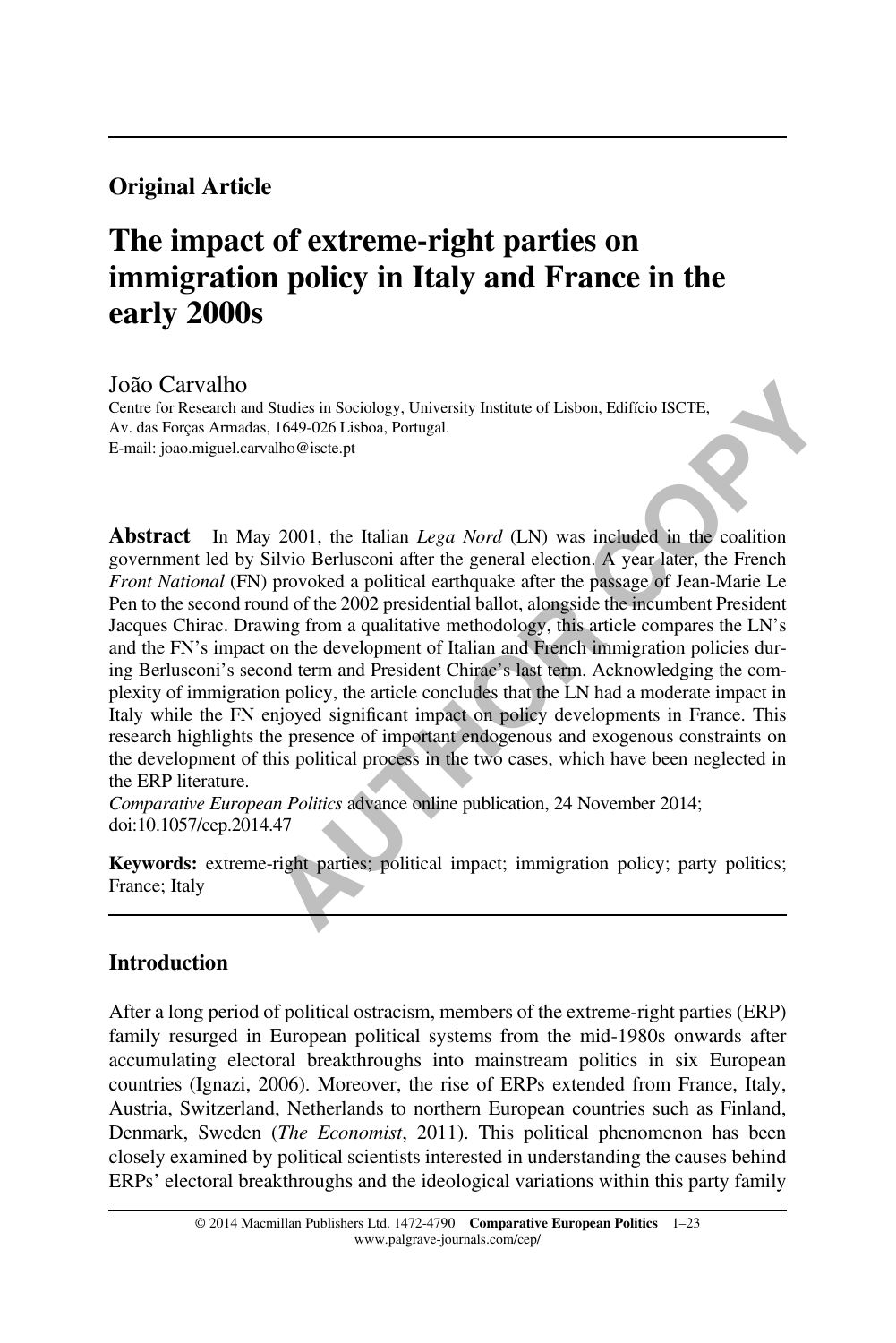[\(Carter, 2005](#page-20-0)). This ascension has impelled intense speculation on ERPs' ability to exercise pressure on mainstream political parties and their political agendas [\(Hainsworth, 2008](#page-20-0)). However, and despite being one of the most studied party families, research on ERP political impact on domestic political systems is still at a very initial stage ([Mudde, 2007,](#page-21-0) p. 277).

In order to address this shortcoming, this article compares the Italian Lega Nord (LN)'s and the French Front National (FN)'s impact on their national immigration policies during the terms taking place in the first half of the 2000s. Consequently, this research is driven by the hypothesis that both the LN and the FN had a salient impact on the management of inflows taking place during Berlusconi's second term (2001– 2006) in Italy and President Chirac's last term (2002–2007) in France. This study employs a research design based on small-N comparative method combined with process tracing ([George and Bennett, 2005](#page-20-0); Mahoney, 2007). The LN and the FN were selected because of their cultural xenophobia at the ideological level and similar significant electoral threats to mainstream centre-right parties in the national firstorder ballots.<sup>1</sup> Whereas the few comparative studies on this political phenomenon were developed over the 1990s, this article focuses on a contemporary time frame [\(Minkenberg, 2001;](#page-21-0) Williams, 2006).

more by the nyomesis mat foom the Liva and the Fiv nad a staitent impact<br>nagement of inflows taking place during Berlusconi's second term (2001–<br>aly and President Chirac's last term (2002–2007) in France. This study<br>hy and Against the growing insularity between immigration studies and ERP literature, this investigation performs a synthesis between these two strands of political analysis to improve the broader understanding of the aforementioned political process (Bale, [2008\)](#page-19-0). ERP literature recurrently refers to immigration as a driving factor behind these parties' electoral expansion but tell us very little about the complexity of this social phenomenon, which enhances sweeping statements over this political process [\(Ignazi, 2006](#page-20-0); [Fella and Ruzza, 2009\)](#page-20-0). Immigration studies highlight the contagion effects of extreme-right parties on policy developments without providing a consistent methodology to support this linkage and travel to other political contexts [\(Messina, 2007](#page-21-0)). By contrast, this article will provide indicators to evaluate ERP impact according to the different types of flows of immigration and assess potential variations at domestic and cross-national levels. Finally, this investigation provides a critical appraisal over past research on ERP impact on immigration policy on the two selected cases.

Drawing from the aforementioned qualitative research design, this article demonstrates that the FN had a stronger level of impact on the development of French immigration policy than the LN in Italy during the selected time frames. As will be seen, this methodology allowed the identification of salient variations on the contents of ERP political impact on immigration control in the two cases. Moreover, this investigation highlights the presence of important endogenous and exogenous constraints on the intensity of this political process that have been neglected in ERP literature. Finally, this research confirms that mainstream parties mediated ERP impact in the two cases, but the analysis highlights that the agency of mainstream political elites can either reduce or expand the intensity of this political process.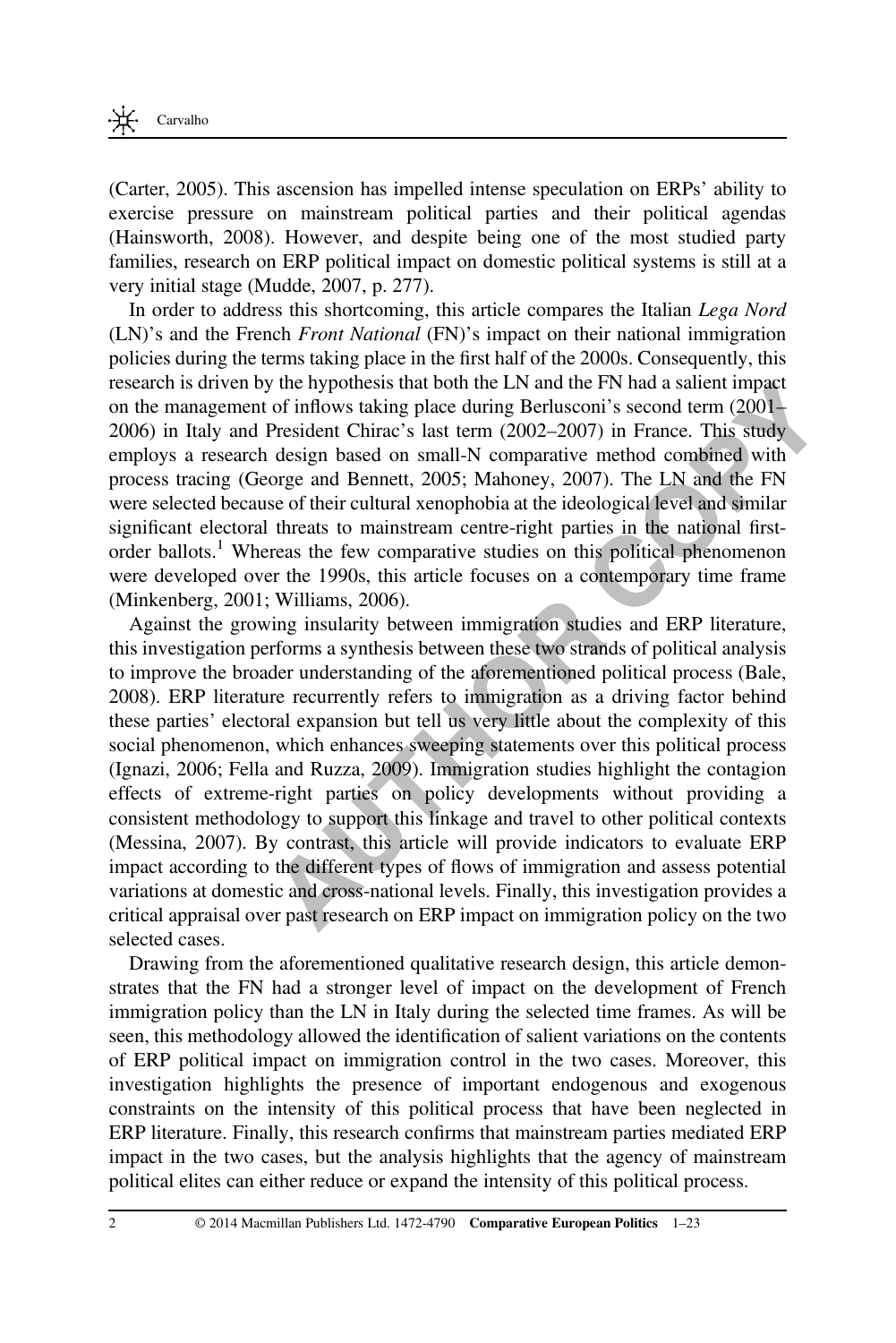The article's first section provides a review of the few academic studies available on ERP impact in Italy and France to summarise their main findings. The second section provides a definition of ERP impact, as well as the proposed methodology to evaluate this political process at the comparative level. The third section develops the selection of Italy and France as case studies on the basis of the 'method of agreement', by examining the constraints and incentives that affect the development of the aforementioned political process. A brief contextualisation of the LN and the FN is provided through the fourth section to explore these parties' electoral challenge to mainstream parties and respective proposals on immigration policy in the early 2000s to identify potential causal linkages. This investigation will scrutinise the LN's impact on immigration control in Italy while the FN's impact is addressed on the next section. The last section develops the comparative synthesis of the in-depth analyses over the two selected case studies, which is followed by the conclusion.

#### Past Studies on ERP Impact on Domestic Politics

mm parties and respective proposais on immigration policy in the earny<br>antify potential causal linkages. This investigation will scrutnise the LN's<br>nmigration control in Italy while the FN's impact is addressed on the next Alongside the shortage of studies on ERP political impact, a frequent incongruence of this type of research concerns the contradictory character of its conclusions on similar time frames and identical case studies. Research undertaken on the impact of ERPs with parliamentary representation in Germany, Austria, France and Italy during the 1990s suggested that ERP impact had been most relevant at the cultural level than on policy developments because of the mediation imposed by the interaction with mainstream parties (Minkenberg, 2001, p. 18). Further research on ERPs' impact on immigration policy in Germany and Italy in the early 1990s also suggested that impact on this area of public policy 'were less than had been expected' (Perlmutter, [2002,](#page-21-0) p. 295).

Yet, these two former studies were challenged by comparative research undertaken on the impact of radical right-wing parties in France, Germany and Austria during the 1990s and the early 2000s (Williams, 2006). Through the employment of a quantitative methodology, a moderate rate of ERP impact was identified at the policy level in the three selected cases. This trend was demonstrated by the increasing number of restrictive reforms of immigration policy and the lower number of legislative acts tackling racism in the selected period across the three countries [\(Williams, 2006,](#page-22-0) p. 202). Past research on the FN's impact in France during the 1980s and 1990s also emphasised this growing influence of ERP on the policy agenda illustrated by the mainstream parties' 'attempts to co-opt and gain control of issues of immigration and security' [\(Schain, 2006\)](#page-21-0). Effectively, the French Interior Minister Charles Pasqua's statement that his goal was to push towards 'zeroimmigration' to appeal to the FN voters in the 1993 legislative elections is conceived as a classical case of 'clothes stealing' or informal co-option of the ERP discourse (Hainsworth,  $2008$ ).<sup>2</sup>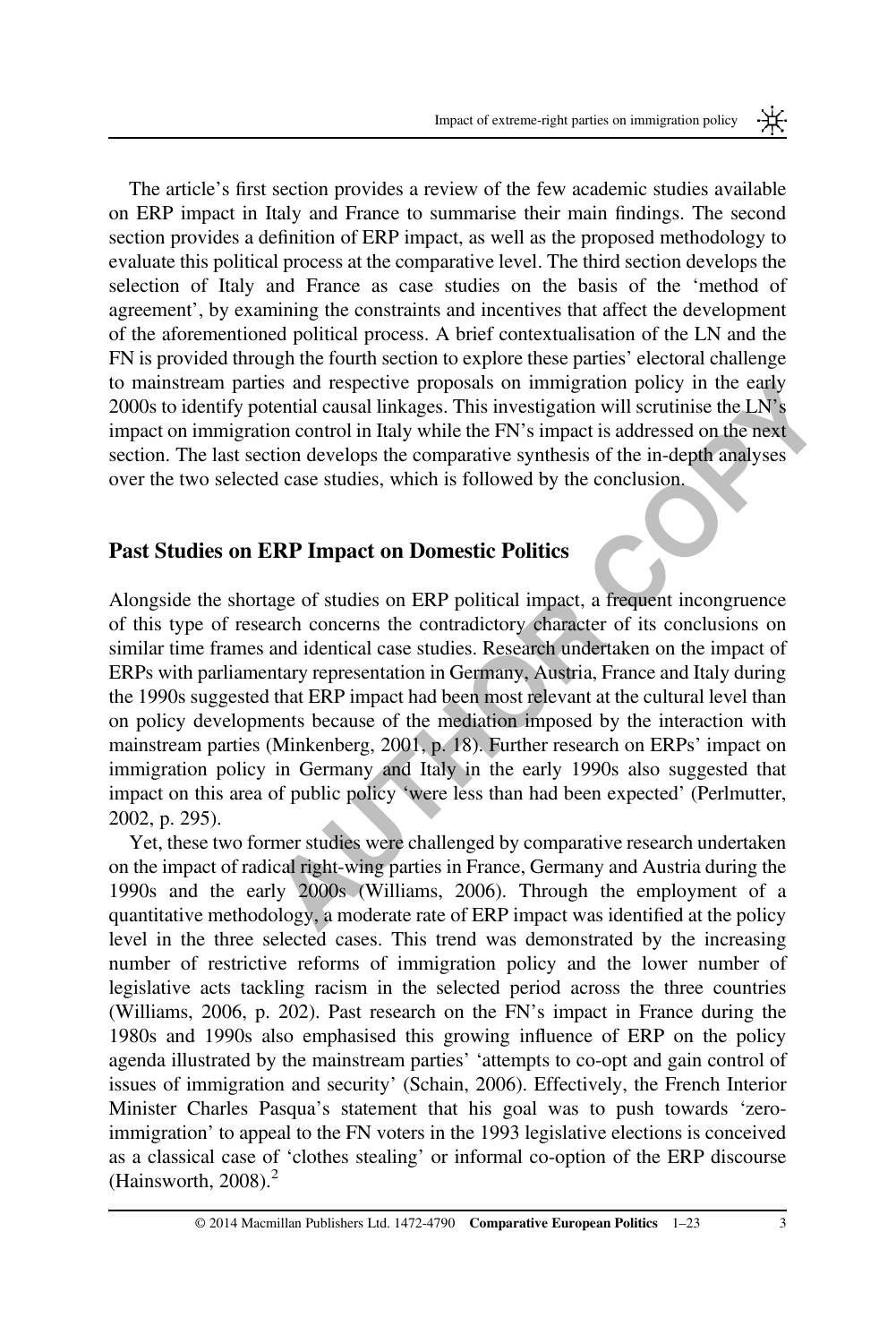Contemporary research over the consequences of the LN's participation in Berlusconi's second government also contains contradictory conclusions on ERP impact on immigration control [\(Zincone, 2006](#page-22-0); [Bouillaud, 2007; Geddes, 2008; Fella](#page-20-0) [and Ruzza, 2009\)](#page-20-0). Consequently, the opposing statements on ERP impact in France and Italy will be clarified by this in-depth analysis. Whereas only one proposal provides a consistent research design to study this political process at the comparative level, this article seeks to overcome this shortcoming by proposing an original qualitative methodology based on process tracing combined with a small-N research design. Moreover, past research on this topic has failed to address the potential constraints placed upon ERP impact on immigration policy, which has significant repercussions on the expectations over the contents of this political process. The next section examines the research design implemented to attain the proposed objectives.

## ERP Impact on Immigration Policy and Measuring This Political Process

sign. Moreover, past researed on this tope nas take to do doness the<br>ensuratints placed upon ERP impact on immigration policy, which has<br>repercussions on the expectations over the contents of this political<br>e next section This methodology to examine ERP impact is restricted to immigration policy or immigration control; this is to consider the conditions imposed for the regular entrance and settlement of foreign citizens in the host countries, while integration policy is excluded from the object of analysis (Meyers, 2002). In general, ERP political impact is conceived as the ability to promote a policy outcome that would not have been observed if it was not for the agency of this party (Mudde, 2007). As ERPs are regarded as a distinct party family for their extreme xenophobia or racism towards immigrants,<sup>3</sup> their political impact on immigration control is interpreted as the ability to disseminate their xenophobic agenda into the official state policy. Consequently, the research assesses the potential transposition of ERP proposals into the policy cycle by examining the selected ERPs' own proposals and performing the in-depth analysis of the subsequent development of national immigration policies.

According to migration studies, immigration policies can be classified as 'strict' or 'liberal' depending on the conditions demanded by the host state for the admission and residence of foreign citizens; indicating the number of entrances of new immigrants; and legal guarantees presupposed by authorisation of residence against the vulnerability of arbitrary expulsion, capturing the permanent/temporary dimension of the stay permits ([Hammar, 1985;](#page-20-0) [Meyers, 2002](#page-21-0)). Reflecting their cultural xenophobia or racism, ERPs' proposals should hold a 'strict' or anti-immigration character constraining immigrants' access to a stable life in the host society. Furthermore, immigration studies stress the importance of disaggregating this policy according to the different types of immigration flows: labour migration, family reunion, asylum and irregular immigration ([Messina, 2007](#page-21-0)). Therefore, the examination of ERP impact on immigration policy presupposes the scrutiny of the selected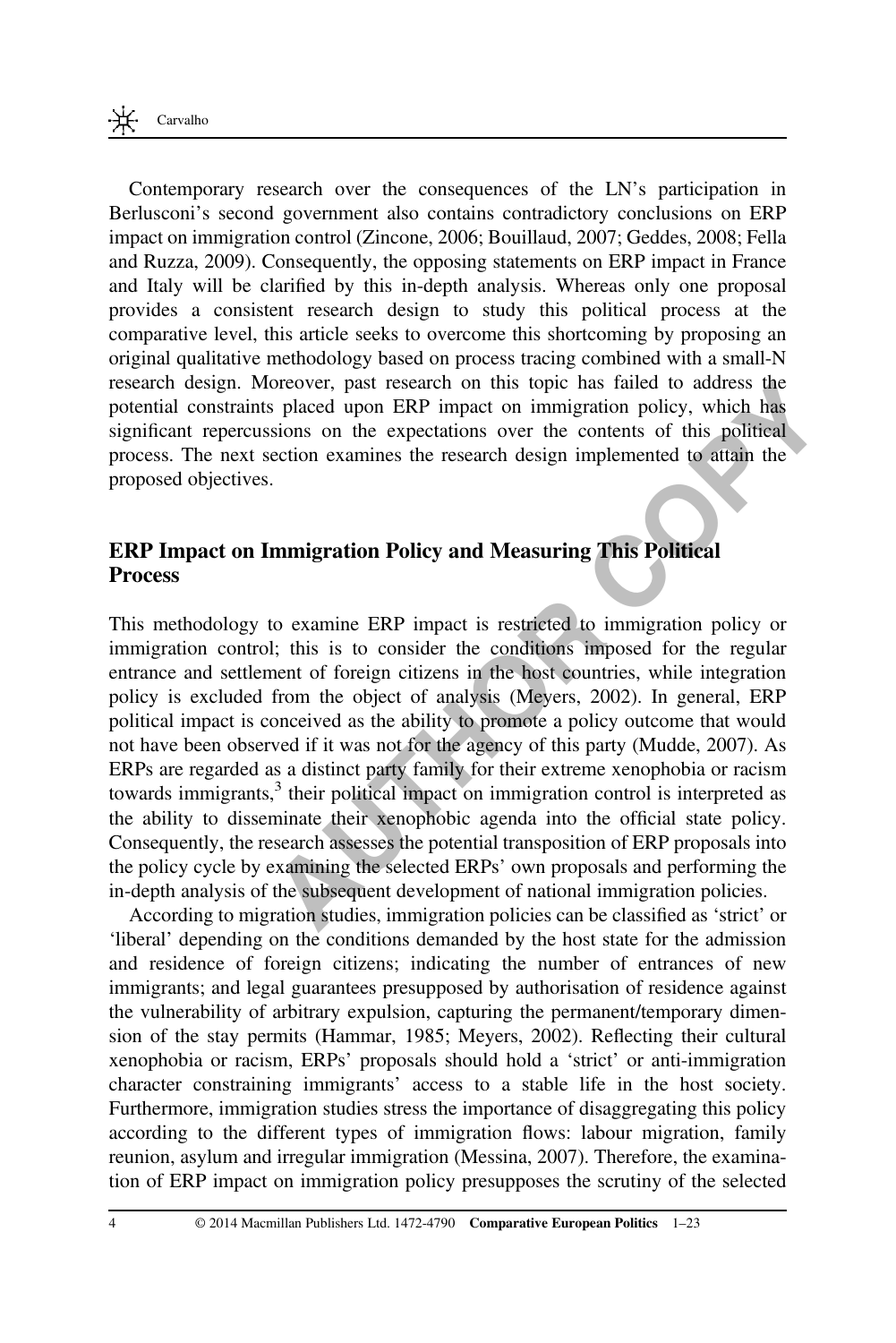ERP's agenda towards the different types of inflows and then to assess a potential causal linkage with the different stages of the policy cycle (regarding policy inputs, outputs and outcomes).<sup>4</sup>

**Example members the assessment of where and now Erk<sup>I</sup><br>
Experient design enhances the associated to the ER[P](#page-20-0)s (George and Bennett, 2005, p. 55), is iding its potential subjectivity. ERP impact on immigration policy is ther** In sum, this study employs a qualitative methodology known as process tracing, which is based on causal process observations and conceived as an 'analytic tool for drawing descriptive and causal inferences from diagnostic pieces of evidence' [\(Collier, 2011\)](#page-20-0). These in-depth analyses undertaken across Italy and France will be followed by a cross-national synthesis, because the combination of process tracing with a small-N research design enhances the assessment of 'whether and how' ERP impact took place instead of providing a quantitative estimate of how much casual weight can be associated to the ERPs (George and Bennett, 2005, p. 55). Notwithstanding its potential subjectivity, ERP impact on immigration policy is ranked on a three-point scale (irrelevant, moderate and significant) rather than on a zero-sum scale. The variable absolute levels of intensity depend on whether the ERP's proposals are reflected on the policy towards one or more types of immigration flows. Thereby, the aim is to provide a judgemental estimate of this political process, as measuring indirect impact is a particularly tricky issue (Mudde, [2007\)](#page-21-0). This method will also enable assessments of potential variations on ERP impact at domestic and cross-national levels.

According to the past literature, ERP impact can be simultaneously ranked as: (i) proportional/disproportional at relative level, according to the ERP's strong/weak position within the party system; and (ii) direct/indirect, because 'participation in and influence over policy-making is most direct when the party controls or is a coalition partner in the national government' (Schain, 2006, p. 273). Whereas the ERP representation in government grants these parties with direct access to the policymaking process, indirect impact means that mainstream parties in office might be constrained to readjust the legislative agenda to accommodate the policy issues of the opposition parties (Mudde, 2007). After the review of the proposed methodology, a justification of the case selection is provided in the next section.

#### Case Selection and Constraints on Scope of ERP Impact

The present case selection was undertaken according to the 'method of agreement'<sup>5</sup> and the subsequent exclusion of important factors that constrain and incentive the observation of the dependent variable ([Schain, 2006](#page-21-0)). Consequently, France and Italy were selected as most appropriate cases due to the presence of ERPs that pose a similar salient electoral threat to mainstream parties, the liberal character of their political systems, membership of the European Union (EU), and the strong degree of bipolarism observed across their political systems. The 'liberal state' thesis stresses the restraints imposed by domestic factors on the capacity of liberal states to control their borders, such as the constitutional rights extended to foreign citizens that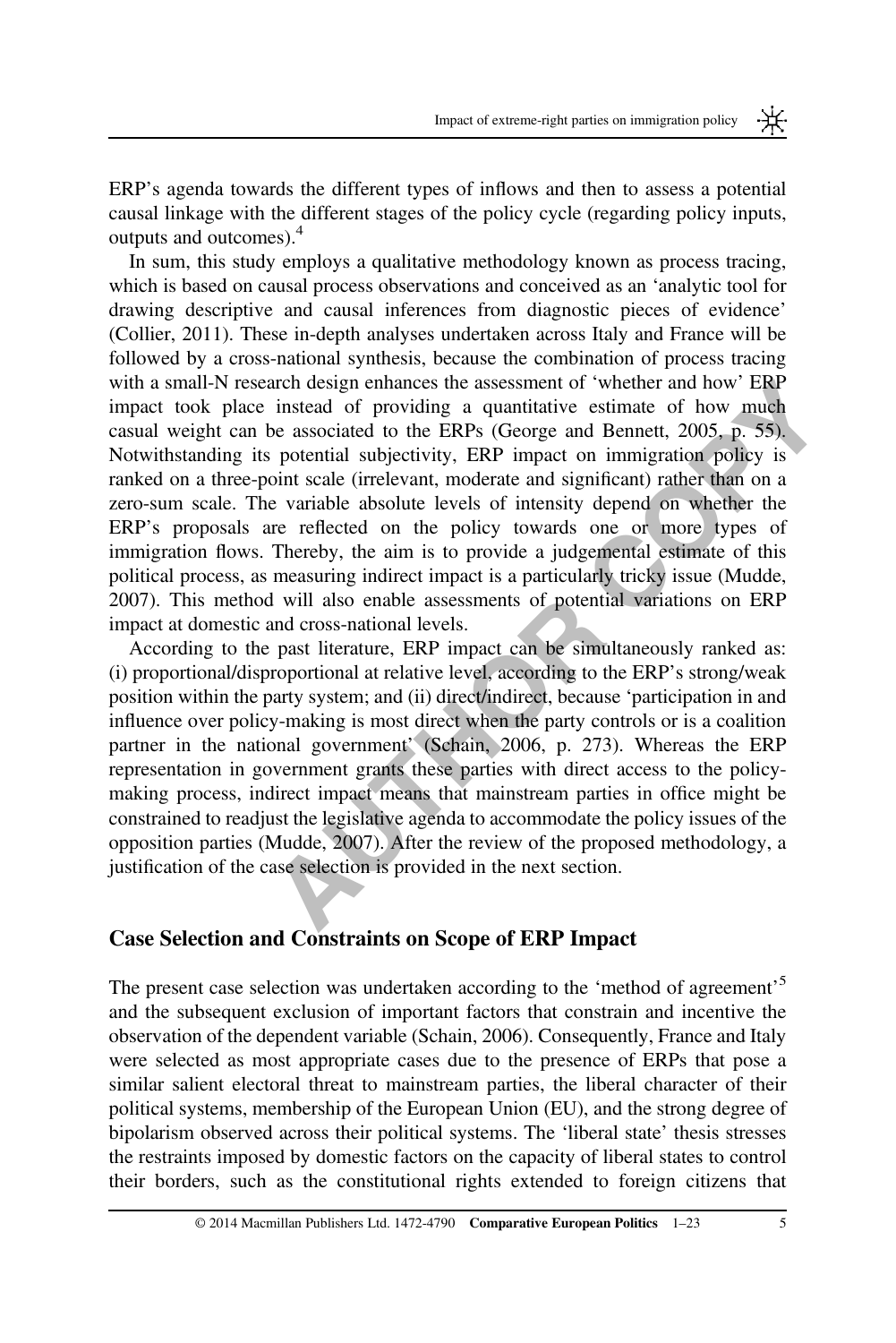prevent deployment of 'zero-immigration' policies [\(Joppke, 1998\)](#page-21-0). Consequently, ERP impact must also abide by the national legal framework while the enactment of their legislative proposals is equally subjected to vetoes from the partisan and institutional players found at the domestic level ([Tsebelis, 2002\)](#page-22-0).

Policy change is expected to be more frequent in France than in Italy because of the higher number of veto players within the Italian political system. Whereas the French government usually enjoys a solid single-party majority in the parliament that recurrently prevents vetoes on the executive's proposals, the Italian government is recurrently formed by a coalition of parties that increases the number of veto players at the partisan level (Tsebelis, 2002). Nonetheless, both Italy and France have Constitutional Courts that can abort entire pieces of legislation or parts of them approved by the executive and these judicial bodies can also water down the scope of ERPs' impact.

Second, the Italian and French national immigration policies are equally constrained by developments at the EU level, such as the enlargement process in 2004 and 2008. The EU membership of the two countries presupposes recognition of the supranational free movement rights for EU citizens established in the Treaty of Rome (1957) and guaranteed by EU laws, as well as the respect for fundamental principles of liberty, democracy and human rights as acknowledged in the Amsterdam Treaty (1999) and the Charter of Fundamental Rights (2000) (Boswell [and Geddes, 2011](#page-20-0)). Therefore, ERP impact cannot contravene the EU legislation or the integration process without the subsequent condemnation from EU-supervising institutions, which can ultimately lead to the country's withdrawal from the EU.

formed by a coalition of parties that increases the tumber of veto payers<br>scan level (Tsebelis, 2002). Nonetheless, both Italy and France have<br>had Courts that can abort entire pieces of legislation or parts of them<br>the exe Finally, the bipolar patterns of inter-party or inter-coalition competition encouraged by the electoral systems employed at the first-order ballots in France and Italy enhance the scope of the ERPs' electoral threats to the mainstream parties, as it will be seen in the next section. Considering the extremists' potential division of the rightwing vote, mainstream centre-right parties hold stronger incentives to prevent the waste of votes to ERPs within bipolar party systems. This trend incentives mainstream parties to react to the ERPs' electoral challenges enhancing the occurrence of the dependent variable in the two cases (Bale, 2003). Consequently, the case selection enables the restriction of the conclusions to a well-specified range of cases with similar structural constraints and incentives over the selected political process. After these theoretical insights, a brief contextualisation of the LN and FN is provided in the next section.

#### The Italian LN and The French FN

In Italy, the LN participated in the first Berlusconi – the leader of the centre-right party Forza Italia (FI) – government in 1994 but dropped from the cabinet to reassert its antagonism towards the Italian party system and propose the independence of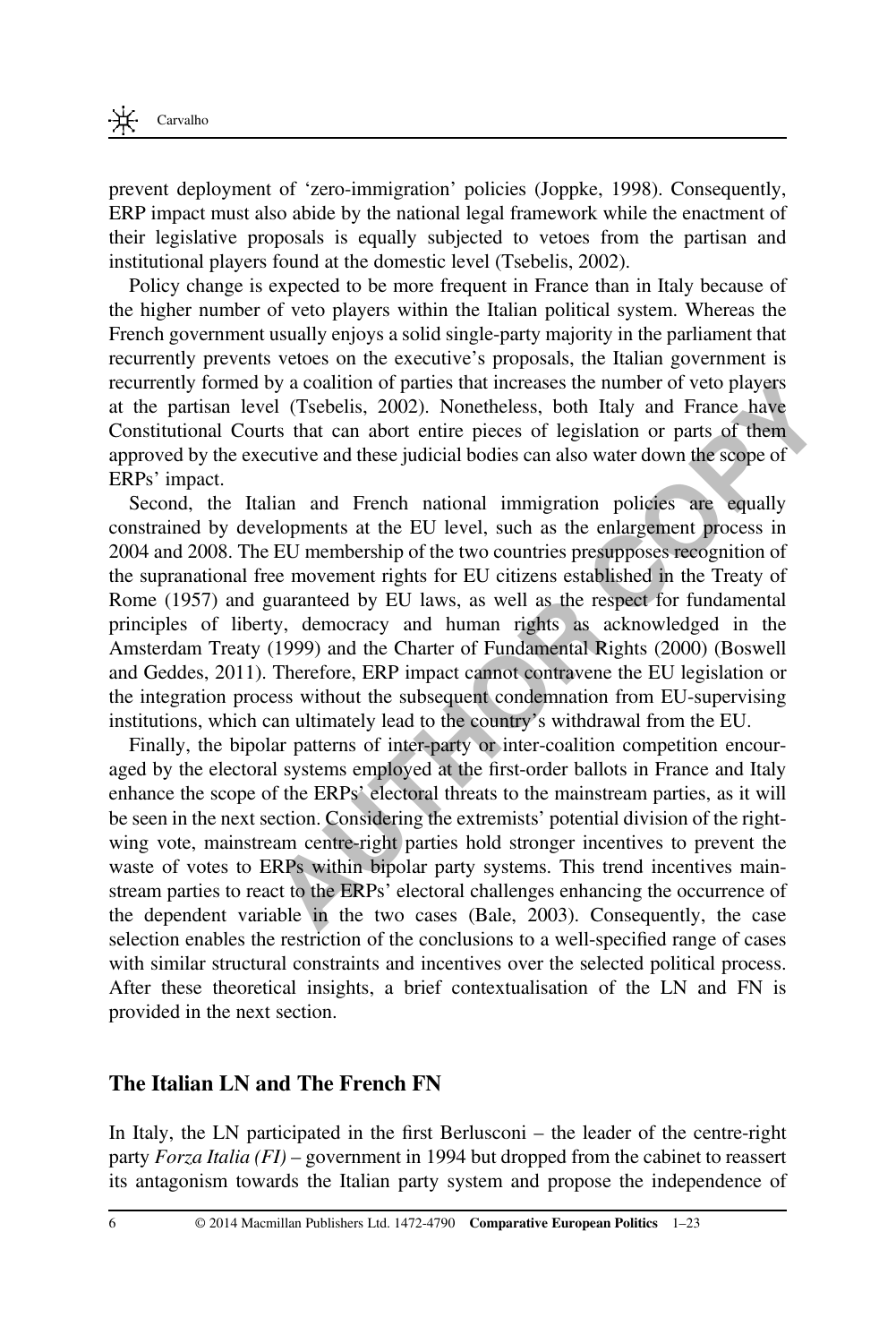northern regions into a new nation named as Padania [\(Diamanti, 2007](#page-20-0)). After the initial success at the 1996 general elections, Bossi was forced to adopt an overt office-seeking strategy following the electoral disaster in the 1999 European Parliament (EP) election and the rejection of the independence project ([Cento Bull](#page-20-0) [and Gilbert, 2001\)](#page-20-0). Benefiting from a vital lifeline provided by Berlusconi, a deal was brokered in January 2000 between Bossi, Berlusconi and the remaining leaders of the coalition parties that composed the *Casa delle Libertà*  $(CdL)$  – the *Alleanza* Nazionale (AN) and the  $Biancofore<sup>6</sup>$  parties. The signature of stand-down agreements allowed Berlusconi to minimise the LN's electoral threat to the CdL in the single member districts in northern regions and to prevent the overall defeat observed in 1996.

**EXERIMENT TO EXECT THEOTE TO THE TRANS ENDED TO THE TRANS ENDED TO THE TRANS CONDITENT TO THE CHALL THE [U](#page-20-0)NITS Adoption of the LN's independence project, a shift emert I resupposed the drop of the LN's independence projec** The agreement presupposed the drop of the LN's independence project, a shift followed by the LN's adoption of a devolution project against Rome's centralism, overt cultural xenophobia<sup>7</sup> and opposition to the EU as the party's new ideological cornerstones ([Guolo, 2002;](#page-20-0) Passalacqua, 2009). Instead of claims for independence, the LN mobilised its rank-and-file against Islam and the construction of mosques demonstrating its cultural xenophobia while Bossi (2000) stated that immigration was accepted for labour purposes only. This ideological shift prompted the LN's reclassification from an ethno-regional party into the ERP family (Ignazi, 2007; Fella [and Ruzza, 2009](#page-20-0)). During the 2001 electoral campaign, the CdL set a distinct political agenda from the centre-left coalition with strong emphasis on crime, insecurity and immigration (Bull and Bellucci, 2002). In the context of the CdL's overall victory, the LN's electoral crisis deepened after failing to overcome the threshold in the proportional tier with only 3.9 per cent of the vote in 2001. Nonetheless, Berlusconi still benefited from the LN's support, because the coalition proved to be decisive in more than 50 constituencies (Cento Bull and Gilbert, 2001).

In France, the French FN was considered the most successful ERP in Western Europe under the leadership of Jean Marie Le Pen. The FN's leader pioneered a cultural xenophobic ideology that framed immigration as a threat to the national identity from the 1970s onwards (Ignazi, 2006). The FN initially adopted a neoliberal xenophobic ERP model but shifted into an authoritarian xenophobic ERP model from the mid-1990s onwards [\(Carter, 2005](#page-20-0)). Notwithstanding the lack of parliamentary representation, French voters have not been dissuaded to vote for the FN and this ERP enjoys the ability to force triangular contests (that is, left, centreright, extreme-right) in particular constituencies by retaining its candidates on the second ballot of legislative elections. This trend favoured the victory of the centreleft, like in the 1997 legislative election ([Hainsworth, 2008\)](#page-20-0).

Moreover, a political earthquake with international shockwaves was observed after Le Pen's passage to the second round of the 2002 presidential elections alongside President Chirac (the FN candidate obtained 16.68 per cent of the vote; [Shields,](#page-22-0) [2007\)](#page-22-0). The FN's electoral manifesto stated that 'mass integration' of immigrants leads to the destruction of national identity [\(FN, 2001,](#page-20-0) p. 22). During the electoral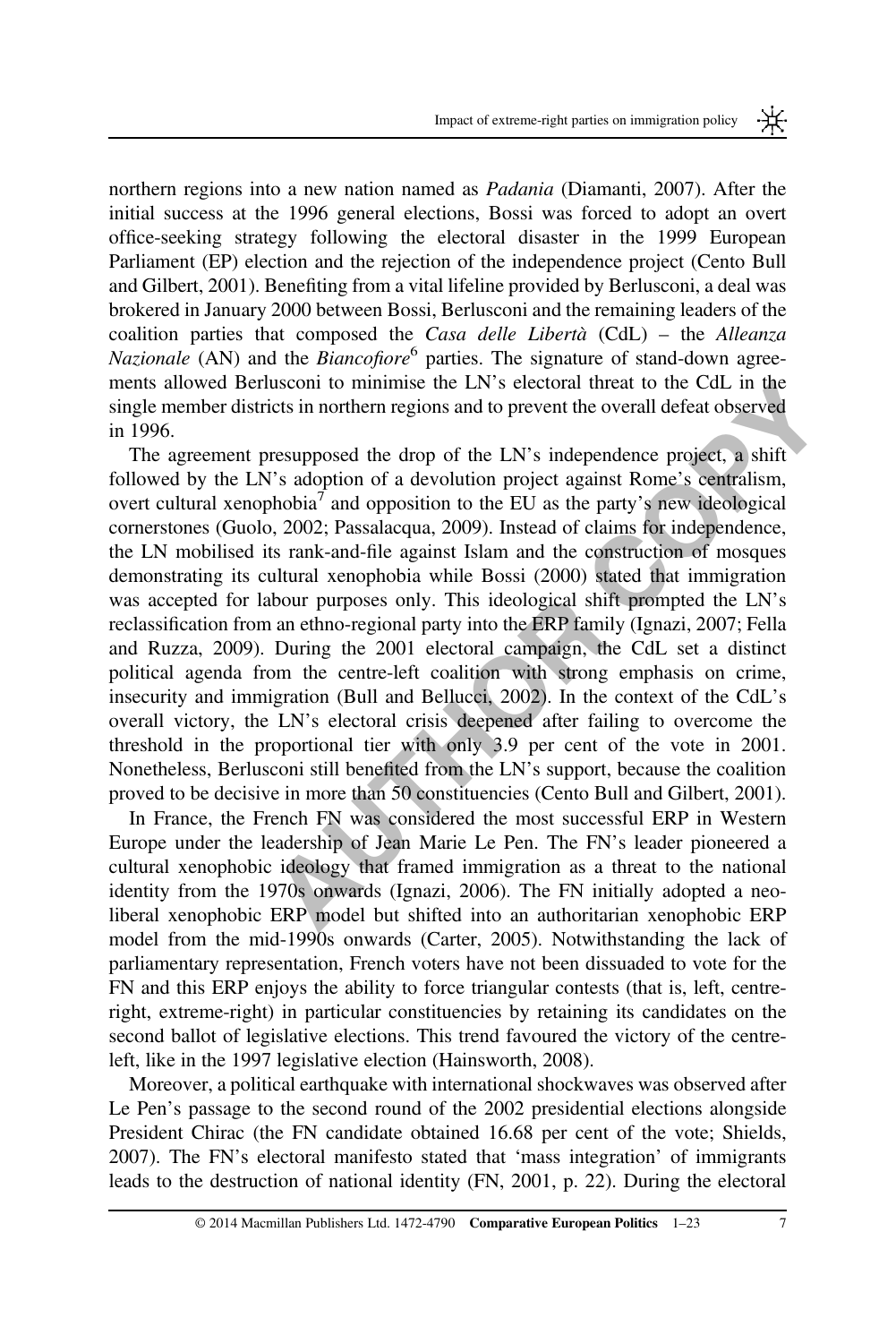campaign for the second round, Le Pen proposed to reverse the 'current of immigration' and demanded the halt of all legal inflows alongside the suppression of the Constitutional article protecting the right to conduct a normal family life, stressing his opposition to family reunion ([Le Monde](#page-21-0), 2002a). Yet, Le Pen's overall defeat to President Chirac was followed by the FN's weak electoral performance in the 2002 legislative elections ([Perrineau, 2003](#page-21-0)). In short, this article compares the impact of two culturally xenophobic ERPs that pose a similar salient electoral threat to mainstream centre-right parties despite their different levels of electoral support or access to office seats. The examination of these ERPs' impact during Berlusconi and Chirac's terms is developed through the following sections.

## The LN Impact on Immigration Policy during Berlusconi's Second Term

The LN's electoral setback in the 2001 general election forced this ERP into the position of weakest coalition partner, deprived of blackmail power because the CdL government could survive without its parliamentary support. Nevertheless, Berlusconi rewarded Bossi by allocating the LN three cabinet posts<sup>8</sup> as a counterweight towards the remaining coalition partners (Donovan, 2004). Whereas the LN's role as agenda setter was initially expected to be irrelevant, a 'northern axis' composed by Berlusconi, Bossi and the Milanese Finance Minister, Giulio Tremonti, was perceived as dominant within the government by 2003 (Diamanti, 2007). Furthermore, Berlusconi received unconditional support from the LN, in particular over judicial reform, providing leverage over the remaining coalition partners in exchange for favouring Bossi in the executive (Diamanti and Lello, 2005).<sup>9</sup>

nce seats. The examination of these EKPs impact during Berlusconi and<br>ms is developed through the following sections.<br>**Apparent on Immigration Policy during Berlusconi's Second Term**<br>exacts coalition partner, deprived of b Reform of immigration policy was quickly prioritised by the new CdL government [\(Geddes, 2008\)](#page-20-0). Leading the intra-coalition negotiations with the AN leader Gianfranco Fini, the LN Welfare Minister Roberto Maroni proposed the introduction of a 'contract of residence' against the opposition of Italian employers. This new residence authorisation subordinated the legal entrance of non-EU citizens to prior acquisition of a valid job contract, the employer's insurance of proper lodgement, and proof of financial means to cover costs of return after expiration of the job contract (immigrants were allowed to remain for 6 months to look for a new job). As [Einaudi](#page-20-0) [\(2007,](#page-20-0) p. 150) noticed, the 'contract of residence' represented a longstanding proposal, first presented by the LN in the parliamentary debate over the Italian 1990 immigration law, while its highly restrictive character clashed with the intense domestic demand for foreign labour.

Initial opposition from the LN to the general regularisation programme demanded by the UdC and Italian employers during the draft of the 2002 immigration law was later overturned after intra-coalition negotiations [\(Einaudi, 2007\)](#page-20-0). Awareness of his party's incapacity to veto the coalition partners' demands led Bossi to exchange his endorsement for the introduction of additional high-profile securitarian measures to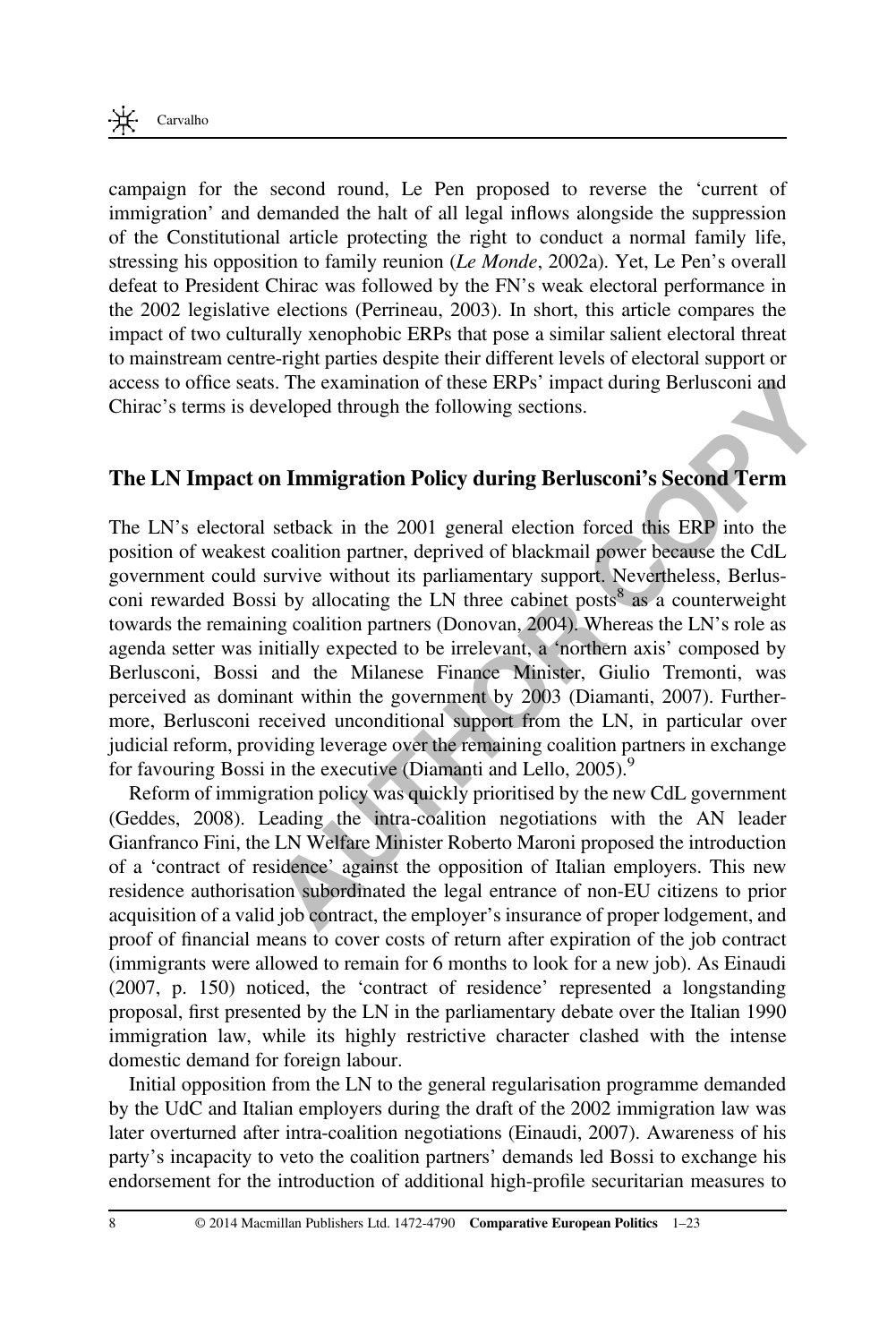<span id="page-8-0"></span>appease his own voters [\(Albertazzi and McDonnell, 2005\)](#page-19-0). Consequently, collection of biometric data of all regular immigrants who applied for access/renewal of residence authorisations was imposed, which stigmatised immigrants as a deviant population.<sup>10</sup> Immigrants' entitlement to child benefits was also suppressed by an LN parliamentary initiative, demonstrating the party's welfare xenophobia ([Zincone,](#page-22-0) [2002\)](#page-22-0). Following the enactment of the regularisation programme, more than 640 000 immigrants obtained a regular status between 2002 and 2003 constituting the largest regularisation programme ever undertaken in Western Europe, reflecting the intense domestic demand ([Colombo and Sciortino, 2004](#page-20-0)). In the meantime, Bossi made the headlines after advocating the employment of naval force against irregular immigrants arriving by boat at the Italian southern shores (Geddes, 2008).

|                                                                                                                                                                                                                                                                                                                                                                                                                                                                                                       |                                                                                                                                      | domestic demand (Colombo and Sciortino, 2004). In the meantime, Bossi made the<br>headlines after advocating the employment of naval force against irregular immi-<br>grants arriving by boat at the Italian southern shores (Geddes, 2008).<br>A final draft of the Bossi-Fini law was approved in July 2002 extending<br>restrictions on all types of inflows (Table 1). Considering the political rhetoric of<br>the 2001 electoral campaign, some authors suggest that the Bossi-Fini law was not as<br>restrictive as initially expected (Zincone, 2006). Yet, the 'contract of residence' was<br>an outcome of the LN's agency that aggravated the Italian state's inability to manage<br>labour immigration according to domestic demand, as well as the restrictions<br>imposed on access to welfare and the measures towards irregular immigration<br>Table 1: Modifications to Italian immigration policy introduced by the Italian no. 189 of 30 July 2002 |                                                                                                                                                          |
|-------------------------------------------------------------------------------------------------------------------------------------------------------------------------------------------------------------------------------------------------------------------------------------------------------------------------------------------------------------------------------------------------------------------------------------------------------------------------------------------------------|--------------------------------------------------------------------------------------------------------------------------------------|-----------------------------------------------------------------------------------------------------------------------------------------------------------------------------------------------------------------------------------------------------------------------------------------------------------------------------------------------------------------------------------------------------------------------------------------------------------------------------------------------------------------------------------------------------------------------------------------------------------------------------------------------------------------------------------------------------------------------------------------------------------------------------------------------------------------------------------------------------------------------------------------------------------------------------------------------------------------------|----------------------------------------------------------------------------------------------------------------------------------------------------------|
| Labour migration                                                                                                                                                                                                                                                                                                                                                                                                                                                                                      | Main modifications<br>Family reunion                                                                                                 | Asylum                                                                                                                                                                                                                                                                                                                                                                                                                                                                                                                                                                                                                                                                                                                                                                                                                                                                                                                                                                | Irregular inflows                                                                                                                                        |
|                                                                                                                                                                                                                                                                                                                                                                                                                                                                                                       |                                                                                                                                      |                                                                                                                                                                                                                                                                                                                                                                                                                                                                                                                                                                                                                                                                                                                                                                                                                                                                                                                                                                       |                                                                                                                                                          |
| Suppresses sponsored<br>entry authorisation;<br>prospective employers<br>forced to ensure lodging<br>and financial means to<br>cover return costs after<br>the end of work contract.<br>Validity of residence<br>authorisation is made<br>dependent on duration of<br>work contract; residence<br>authorisation remains<br>valid for 6 months after<br>loss of employment.<br>Probationary period to<br>access permanent<br>residence extended to<br>6 years. Allows collection<br>of biometric data. | Family reunion was<br>limited to conjugal and<br>minor descendants.<br>Immigrants' entitlement<br>to child benefits was<br>abolished | Instituted 'territorial<br>commissions' (seven<br>have been established) to<br>examine asylum requests.<br>Introduced identification<br>centres for asylum<br>seekers. Instituted two<br>distinct procedures<br>(simplified or ordinary)<br>for asylum seekers<br>according to their<br>permanence in<br>identification centres.<br>Removes right to appeal                                                                                                                                                                                                                                                                                                                                                                                                                                                                                                                                                                                                           | Detention limit<br>expanded to 60 days.<br>Reinforced sanctions<br>on employers of<br>irregular immigrants.<br>Reformed procedures<br>for forced removal |

Source: Author.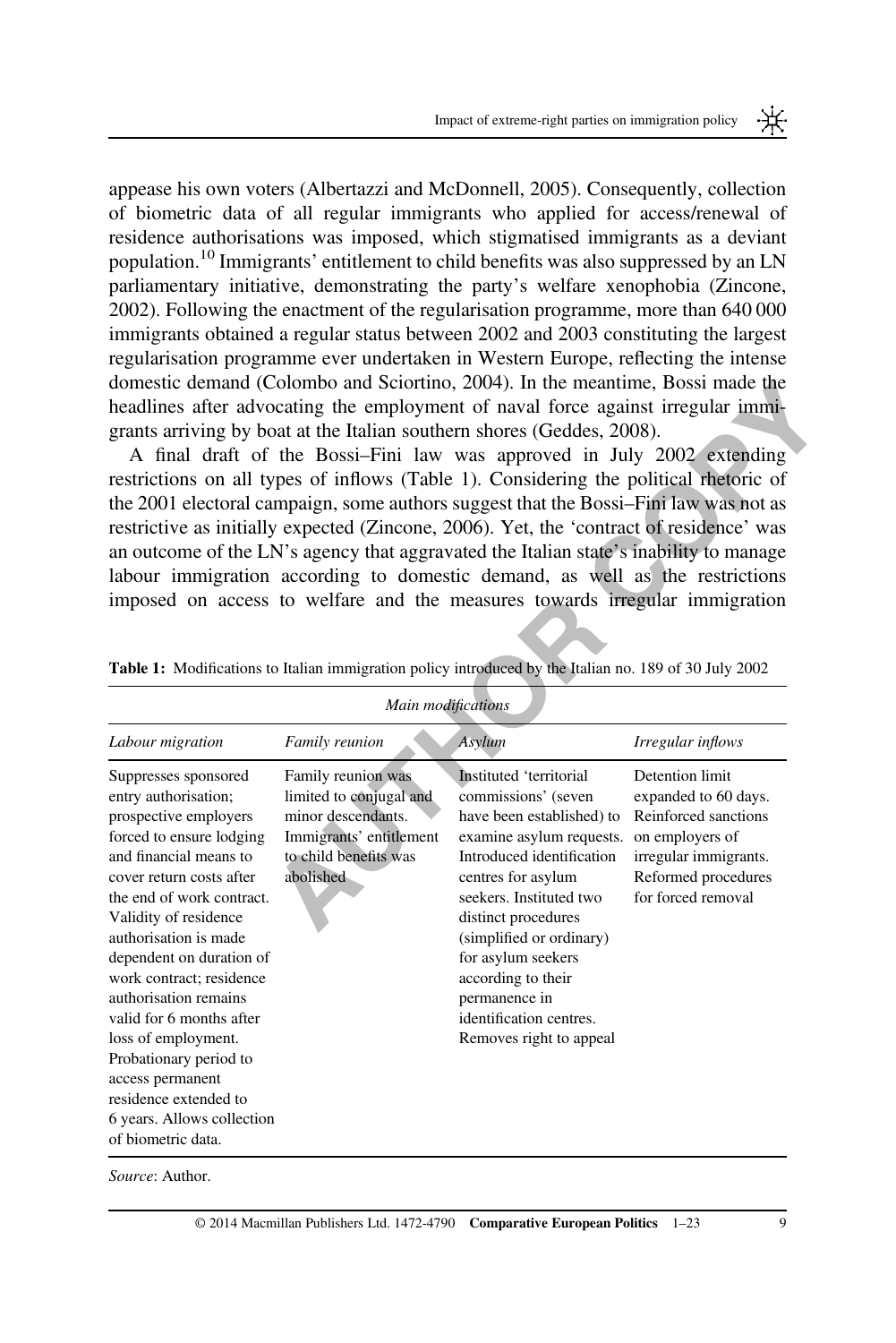<span id="page-9-0"></span>[\(Table 1;](#page-8-0) [Colombo and Sciortino, 2004](#page-20-0)). The development of the 2002 regularisation programme reflected the LN's position of weakest coalition member within the cabinet, alongside the potential risk of terminal decline if it dropped from the government and subsequently snubbed Berlusconi's vital support. Yet the LN's impact was not restricted to the 2002 immigration law, as some ERP studies presupposed [\(Albertazzi and McDonnell, 2005;](#page-19-0) [Fella and Ruzza, 2009](#page-20-0)).

aron (iceaes, 2008). Under linear presentates to supply immy<br>random raised the 2001 quotas (Figure 1). This action was interpreted as<br>the LN could not ignore domestic demand (Albertazzi and McDonnell,<br>the LN cocceled immig The Provisional Ministerial decrees issued between 2001 and 2003 setting the quotas on labour authorisations were initially supervised by the LN Welfare Minister Roberto Maroni ([Geddes, 2008](#page-20-0)). Under intense pressures to supply immigrant labour, Maroni raised the 2001 quotas (Figure 1). This action was interpreted as evidence that the LN could not ignore domestic demand (Albertazzi and McDonnell, [2005\)](#page-19-0). Yet, the LN accepted immigration under a strict utilitarian approach with limited access to social rights (temporary immigrants were granted a short-term residence authorisation of a maximum duration of 9 months and were ineligible for family reunion) reflecting its welfare xenophobia and the frame of immigration under a strict utilitarian perspective (Einaudi, 2007). As Bossi stated: 'who comes into our country should enter by the front door, upholding a work contract whose duration should not exceed three years. During this period, the worker's performance will be evaluated and he can remain if his contribution is positive or otherwise removed from the country' ([Vitorini, 2001](#page-22-0)).

Consequently, the disproportional dimension of temporary over permanent quotas was reinforced during 2002 and 2003 reflecting the LN's aversion to accept the structural dependence on labour immigration and the transformation of Italy into an



Figure 1: Italian quotas for labour inflows between 1998 and 2006. Source: [Colombo and Martini \(2007\).](#page-20-0)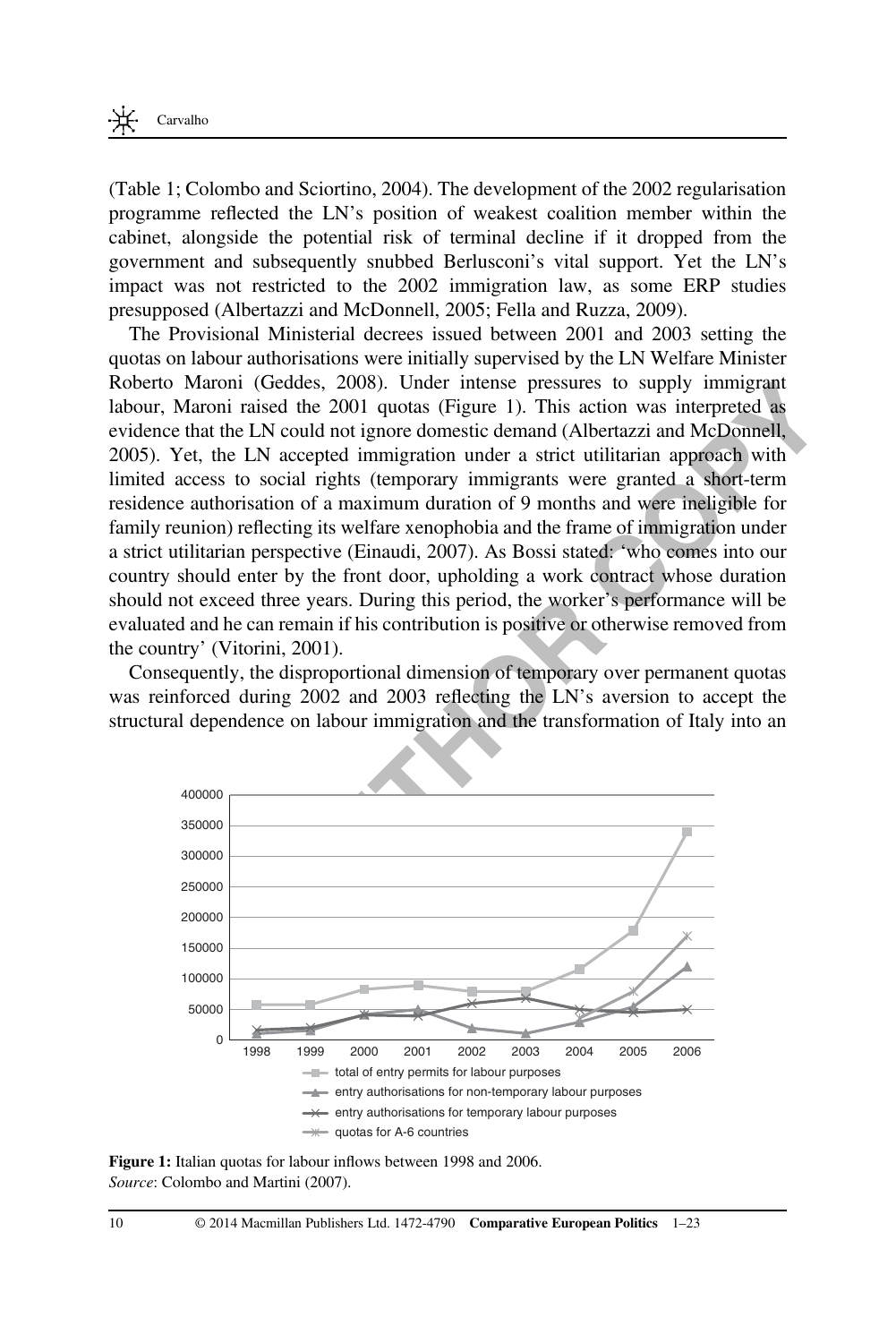immigration country ([Figure 1\)](#page-9-0). Moreover, the gap between the intense domestic demand for foreign workers and the limited supply of labour visas by the Italian state, particularly between 2001 and 2003, demonstrated the hegemony of the LN's political priorities ([Reyneri, 2007\)](#page-21-0).<sup>11</sup> The contradictions found on the Italian immigration policy supported the maintenance of intense irregular inflows into Italy [\(Colombo and Sciortino, 2004](#page-20-0)). In short, the LN deployed a guest-worker system for labour immigration, ignoring the intense demand from the domestic labour market, thereby diminishing the legal guarantees enjoyed by labour immigrants against forced removals, as well as their access to social rights. At this stage, the LN had a significant and direct impact on Italian immigration policy, especially over the management of labour inflows.

Was, as well as their access to social rights. At his stage, the LN bard and direct impact on takilan immigration policy, especially over the tof labour inflows.<br>
the LN's profile on immigration policy was drastically wate However, the LN's profile on immigration policy was drastically watered-down reflecting a conjugation of distinct factors: (i) judicial intervention, (ii) intra-coalition dynamics, and (iii) the new EU member-states accession. First, the Constitutional Court in 2004 questioned the legitimacy of the Bossi–Fini law on the deportation of irregular immigrants, providing evidence of the presence of a domestic veto player.<sup>12</sup> A compromise between coalition partners led to the acceptance of the court's recommendations and the promulgation of a corrective decree (Statute 271/2004), rectifying the most repressive components of the 2002 immigration law, which reflected the LN's agency (Bouillaud, 2007). Second, decision-making on the management of the quota system became a more formal and consensual process from 2003 onwards because its supervision passed from Maroni to the FI Interior Minister Giuseppe Pisanu (Einaudi, 2007). Furthermore, and regardless of, his coauthorship of the 2002 immigration law, Fini stated publicly that his party 'does not exclude in the future, not in years but in a few months, to remove the quota mechanism of entry', sharing the UdC's dissatisfaction with the LN's management of the labour quotas [\(Lorenzo, 2003;](#page-21-0) Arachi, 2004).

Finally, Berlusconi's government had to deal with the accession of new memberstates into the EU because Italy opted to deploy a transitional scheme on the right of citizens of A-6 countries<sup>13</sup> to access the domestic labour market (Colombo and [Martini, 2007\)](#page-20-0). Thus, separate quotas for the new EU citizens were deployed by the 2004 Flows Decree increasing the number of labour visas. The LN was therefore forced to recognise Italy's compromises at the international level providing evidence of exogenous constraints on the scope of this ERP's impact. Moreover, an overt policy shift was observed after the dissolution of the 'northern axis', following Bossi's illness and the FI's loss of electoral support at the 2004 administrative and EP elections ([Donovan, 2004](#page-20-0); Newell and Bull, 2009).

Under Pisanu's supervision, the 2004 consolidation act of the 2002 immigration law increased the quota system's flexibility and was followed by the expansion of overall caps for labour visas ([Figure 1](#page-9-0); [Colombo and Martini, 2007](#page-20-0)). In the absence of Bossi, the LN Minister Calderoli spearheaded the opposition to the policy shift: 'immigration quotas would only be raised over his dead body' [\(Lorenzo, 2004\)](#page-21-0).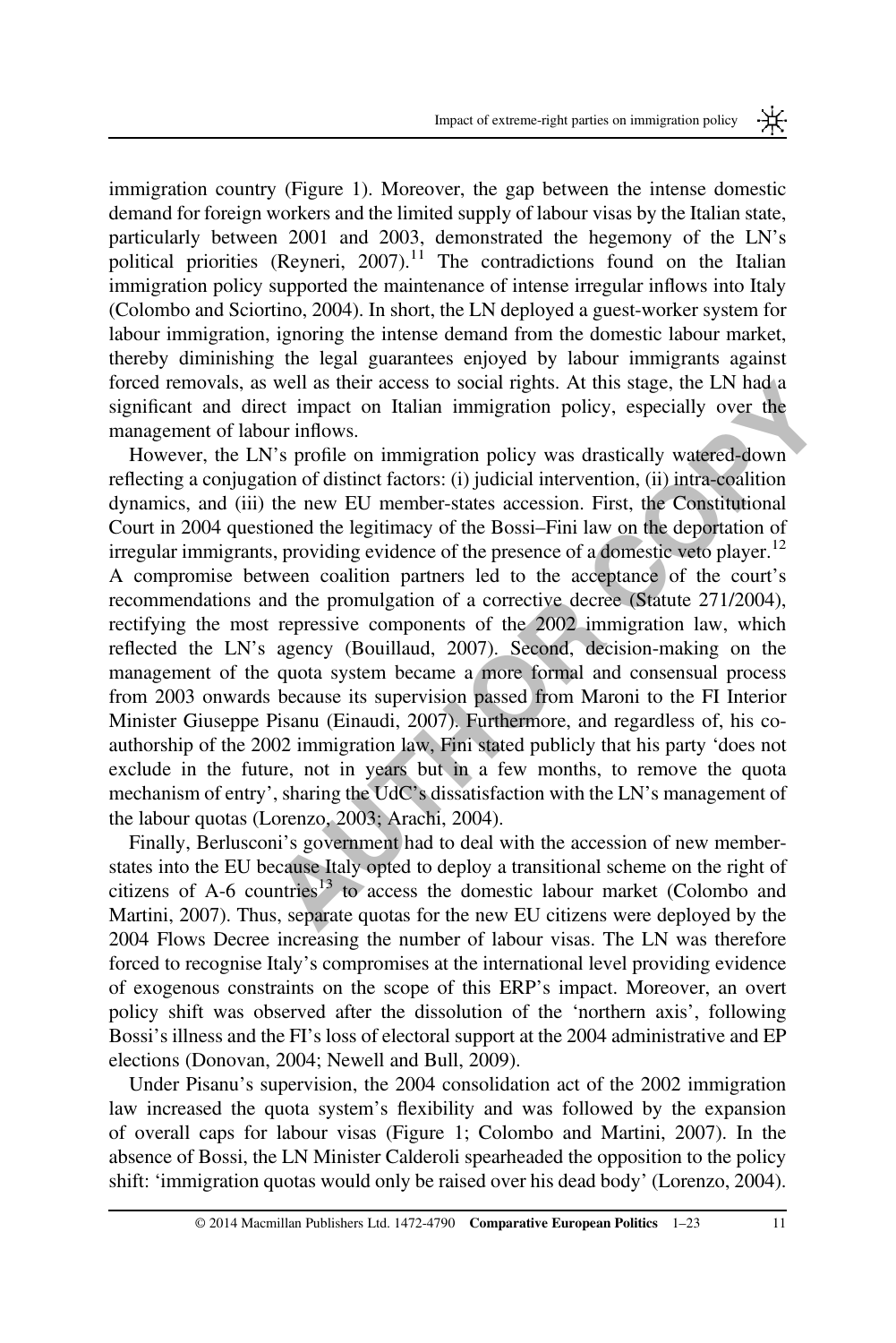However, the adoption of an adversarial attitude at the time when the LN's devolution bill was under parliamentary debate could jeopardise its approval ([Bull](#page-20-0) [and Newell, 2009\)](#page-20-0). Once again, the LN was forced to bow to the coalition partners' demands, and the U-turn on the management of the quota system was consolidated in 2006 [\(Figure 1](#page-9-0)). Consequently, the LN's impact on policy developments was downgraded to a moderate level until the end of the term. Lastly, the agency of mainstream coalition parties, in particular the AN and the UdC, restrained the LN impact on the management of inflows while Berlusconi's favouring of Bossi enhanced the intensity of this political process in the first half of the term. After the review of the ERP impact on the Italian immigration policy, the analysis now moves to the French case study.

## The FN Impact on Immigration Policy from 2002 to 2007

is interpretive of this pointing process in the interpretic increading the emerisory of this case study.<br> **AUTHO[R](#page-21-0) COPY OF PRESSUARY** and the results of the composition of the emerican of the case study.<br> **AUTHOR COPY OF PR** The victory of President Chirac's party, the Union pour un Mouvement Populaire (UMP), in the 2002 legislative elections was followed by the reconfirmation of the UMP government led by Prime Minister Jean-Pierre Raffarin, including Nicolas Sarkozy as the Interior Minister (Perrineau, 2003). Immigration policy became a sudden priority of Sarkozy with the closure of the Sangatte camp in November 2002 [\(Schuster, 2003](#page-22-0)). Furthermore, a reform of the immigration law was presented to parliament in 2003, where Sarkozy announced that a 'zero-immigration policy' was a 'myth', apparently distancing himself from the FN and Pasqua's legacy (Sarkozy, [2003,](#page-21-0) p. 1). Nonetheless, Sarkozy stated that: 'the wheel of legal immigration is entirely fed by inflows that we do not want, as family reunion processes and asylum seekers' ([Sarkozy, 2003,](#page-21-0) p. 3). An initial consensus was therefore found between the FN's frame of particular regular types of immigration as illegitimate and the Interior Minister's rhetoric.

The 2003 immigration law contained a two-pronged strategy: abolition of the 'double peine'<sup>14</sup> to appease immigrant associations alongside the introduction of restrictions on labour, family reunion and especially on irregular inflows (Weil, 2005; [Lochak and Fouteau, 2008\)](#page-21-0). Owing to 'difficulties of [immigrant] integration' [\(Sarkozy, 2003](#page-21-0), p. 1), proof of integration in French society was demanded on access to long-term residence authorisations, reversing the past logic of promoting immigrant integration through the concession of these permissions [\(Table 2\)](#page-12-0). An experimental compulsory Contract d' Accueil et Integration (CAI; Contract of Welcome and Integration)<sup>15</sup> was also introduced for newcomers, blending immigration and integration policies ([Table 2](#page-12-0)). Sarkozy envisaged in particular those immigrant communities who 'resisted to Republican integration with their endogamy practices' ([Sarkozy, 2003](#page-21-0), p. 3). Immigrant integration was therefore articulated as a threat to French Republicanism and the host society like the FN's discourse in 2002. Considering the absence of integration from the mainstream parties' electoral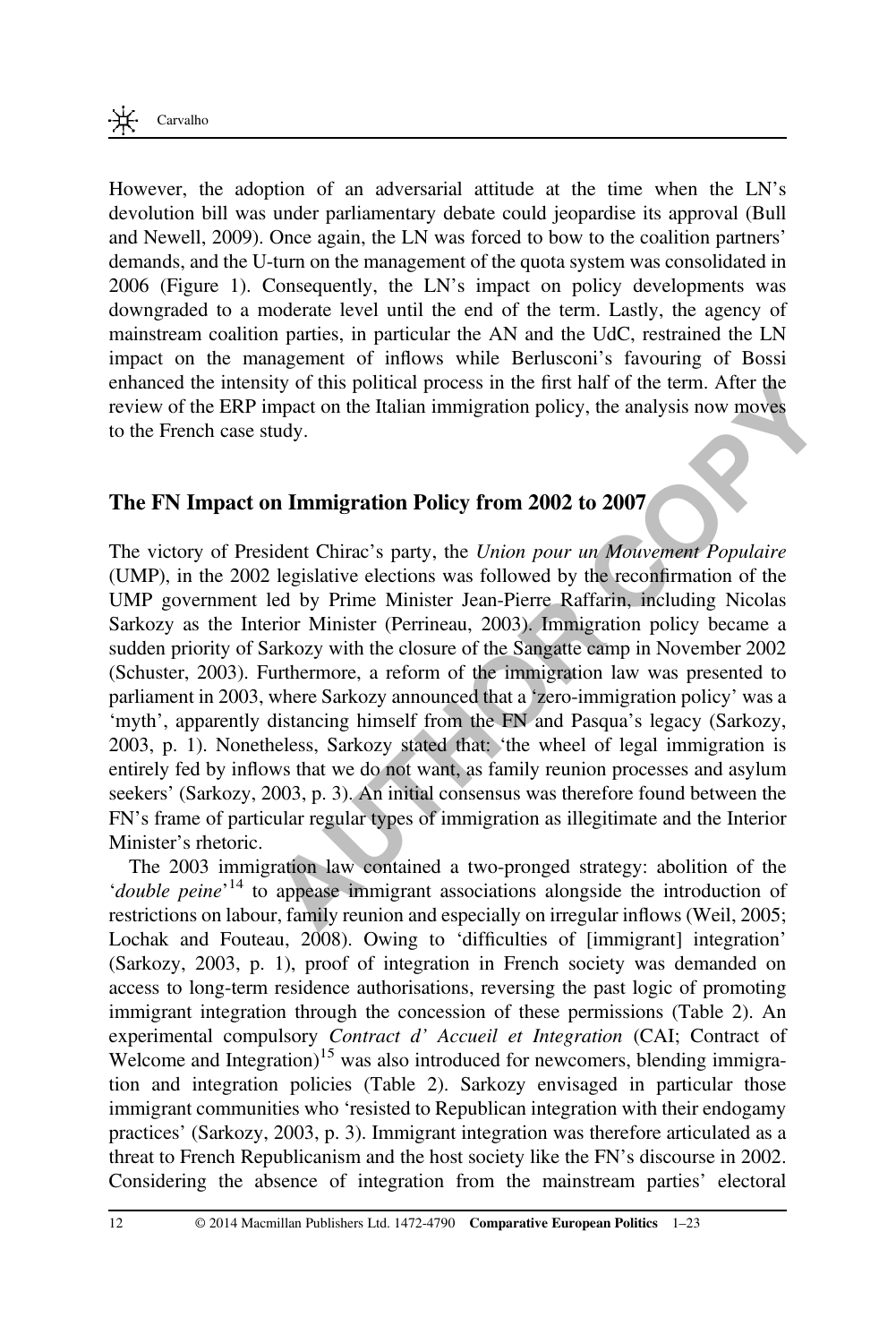₩

|                                                                                                                                                                                                        | Main modifications                                                                                                                                                                                                                                                                                                                                                                                     |                                                                                                                                                                                                       |
|--------------------------------------------------------------------------------------------------------------------------------------------------------------------------------------------------------|--------------------------------------------------------------------------------------------------------------------------------------------------------------------------------------------------------------------------------------------------------------------------------------------------------------------------------------------------------------------------------------------------------|-------------------------------------------------------------------------------------------------------------------------------------------------------------------------------------------------------|
| Labour migration                                                                                                                                                                                       | <b>Family reunion</b>                                                                                                                                                                                                                                                                                                                                                                                  | Asylum Irregular inflows                                                                                                                                                                              |
| Access to long-term residence<br>authorisations delayed from 3<br>years to 5 years of previous<br>settlement; access to stay<br>permits in 12 departments was<br>made dependent on signature<br>of CAI | Extends Mayors' powers to<br>control marriages between<br>nationals and foreigners, as well<br>as housing conditions and<br>financial resources to apply for<br>family reunion visas; family<br>members who enter France are<br>granted temporary residence<br>authorisations for the first 3<br>years. Authorities can withdraw<br>residence authorisation during<br>the first 4 years after marriage | Criminalises marriages for<br>convenience. Extends<br>detention limits from 9 days<br>to 32 days; authorises<br>collection of biometric data<br>from all candidates who are<br>granted entrance visas |
| <i>Source:</i> Author.                                                                                                                                                                                 |                                                                                                                                                                                                                                                                                                                                                                                                        |                                                                                                                                                                                                       |

<span id="page-12-0"></span>Table 2: Modifications to French immigration policy by the law no. 2003-1119 of 26 November on control of immigration and settlement of foreigners in France

campaign in 2002 (Le Monde, 2002b), the blend of immigration and integration policies seemed to reflect the shockwaves of Le Pen's electoral result and the emergence of a 'post-2002 integration consensus' at the national level (Noiriel, [2007\)](#page-21-0).

**Example 2002** and the main contents and the set and the minit remains was financial resources to apply for collection of biometric data the finance variable members who enter France are granted entrance wises and temporar The sudden prioritisation of the immigration policy after the 2002 presidential election was also confirmed by President Chirac's statement in a TV interview on 14 of July that: 'We must immediately reform asylum (…) Today, when someone asks for asylum, the decision takes eighteen months, it is absurd and serves no purpose' [\(RFI, 2002\)](#page-21-0). Notwithstanding the expansion of asylum into France from 1998 onwards, this issue had been absent from Chirac's 2002 electoral campaign and manifesto ([Le Monde](#page-21-0), 2002b). Unsurprisingly, the new 2003 asylum law had a clear restrictive character ([Table 3;](#page-13-0) [Weil, 2005](#page-22-0)). Three years later, the Interior Minister presented the policy outcomes to Parliament: time frame to evaluate an asylum request was reduced to 8 months while the number of requests dropped after  $2004$  ([Sarkozy, 2006](#page-21-0); [Figure 2](#page-13-0)).<sup>16</sup> Therefore, the FN's impact on policy developments by the mid-term of President Chirac was considered moderate and was indirectly reflecting the prioritisation of immigration and asylum reforms with a restrictive character, notwithstanding the absence of these issues in the 2002 electoral campaign and, especially, the blend of immigration and integration policies alongside the subsequent institutionalisation of the 'post-2002 integration consensus'. Nonetheless, the intensity of this political process expanded henceforth, especially on family reunion.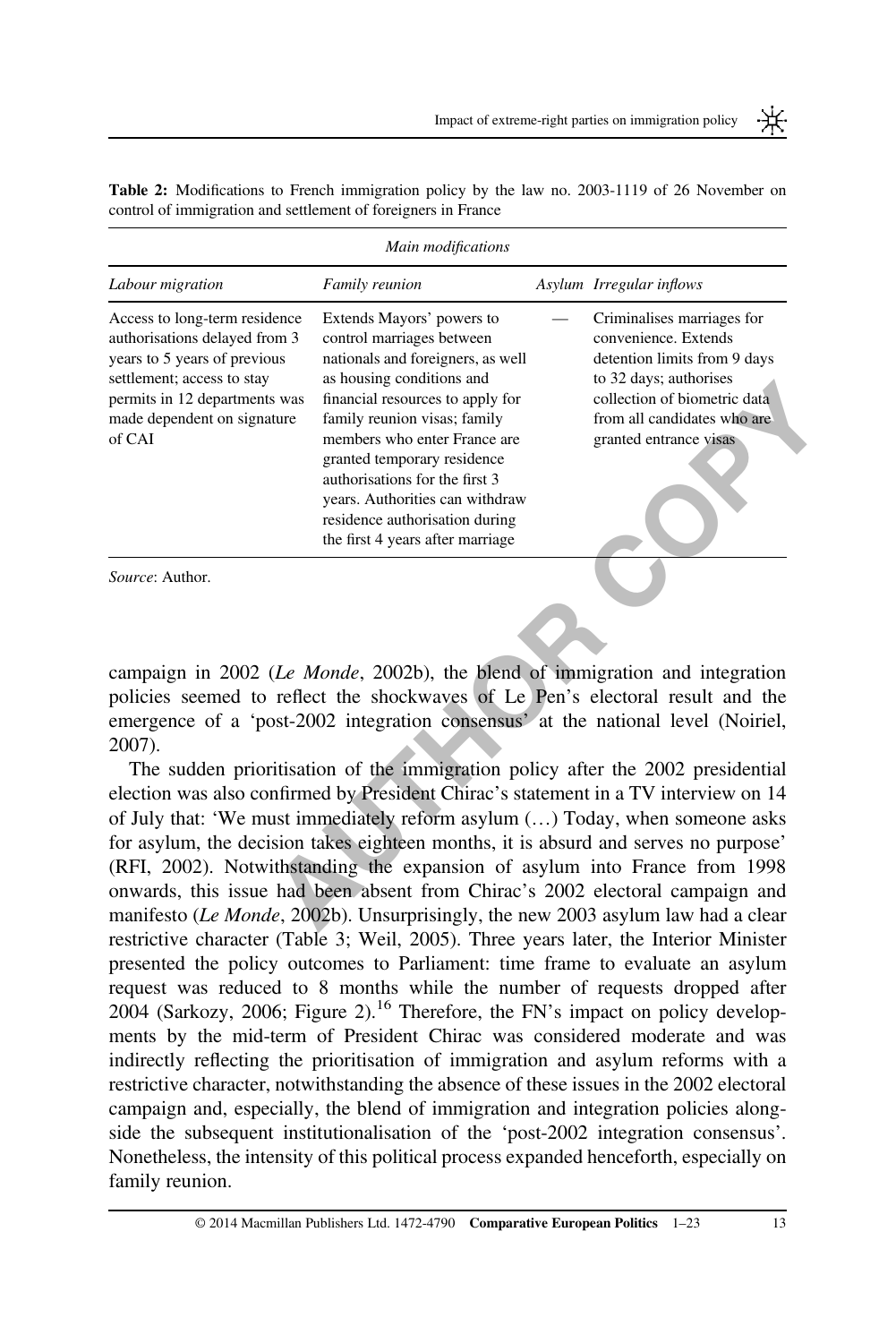<span id="page-13-0"></span>Table 3: Modifications to French immigration policy introduced by the law no. 2003.1176 of 10 December 2003 on asylum

| Main modifications                                               |                                                                                                                                                                                                                                                                                                                                                                                                                                                                                                                                                                                                                       |                             |  |  |
|------------------------------------------------------------------|-----------------------------------------------------------------------------------------------------------------------------------------------------------------------------------------------------------------------------------------------------------------------------------------------------------------------------------------------------------------------------------------------------------------------------------------------------------------------------------------------------------------------------------------------------------------------------------------------------------------------|-----------------------------|--|--|
| Secondary<br>Primary<br>inflows<br>inflows                       | Asylum                                                                                                                                                                                                                                                                                                                                                                                                                                                                                                                                                                                                                | <i>Irregular</i><br>inflows |  |  |
|                                                                  | Abolishes concept of territorial asylum and introduces figure of<br>subsidiary protection, annually renewable. Introduces notion of<br>internal asylum in origin countries and a list of 'safe' countries.<br>Centralises all asylum demands in the OPFRA office. Introduces<br>accelerated procedures and reduces right to appeal of asylum seekers                                                                                                                                                                                                                                                                  |                             |  |  |
| Source: Author.<br>250000<br>200000<br>150000<br>100000<br>50000 | 0<br>2004<br>2005<br>2002<br>2003<br>2006<br>2007<br>- labour<br>family<br>- student<br>$\leftarrow$ humanitarian<br>$\Rightarrow$ total                                                                                                                                                                                                                                                                                                                                                                                                                                                                              |                             |  |  |
| between 2000 and 2007.<br>Source: SGCICI (2011, p. 43).          | Figure 2: Grants of settlement by category of grant in France, excluding EEA and Swiss nationals,<br>As the new elected UMP leader, Sarkozy organised a series of party conventions<br>on different topics to unveil his plans for the 2007 presidential elections and by-pass<br>the Prime Minister and President's veto powers on the agenda-setting (Tsebelis,<br>2002). At the June 2005 UMP convention entitled 'Selected immigration, ensured<br>integration', Sarkozy proposed a new paradigm for French immigration policy<br>including a quota system on the concession of residence authorisations to 'move |                             |  |  |

Figure 2: Grants of settlement by category of grant in France, excluding EEA and Swiss nationals, between 2000 and 2007. Source: SGCICI (2011, p. 43).

As the new elected UMP leader, Sarkozy organised a series of party conventions on different topics to unveil his plans for the 2007 presidential elections and by-pass the Prime Minister and President's veto powers on the agenda-setting [\(Tsebelis,](#page-22-0) [2002\)](#page-22-0). At the June 2005 UMP convention entitled 'Selected immigration, ensured integration', Sarkozy proposed a new paradigm for French immigration policy including a quota system on the concession of residence authorisations to 'move from unwanted immigration to selected immigration'. His objective was to attain a stronger balance between 'labour immigration' and 'rights immigration' covertly referring to family reunion and asylum ([Sarkozy, 2005](#page-21-0)). Notwithstanding the lack of specification on the selected criteria, this proposal shifted the UMP's position on immigration closer to the anti-equalitarianism characteristic of the FN and posed a direct challenge to the French Republican paradigm [\(Ivaldi, 2008](#page-20-0)).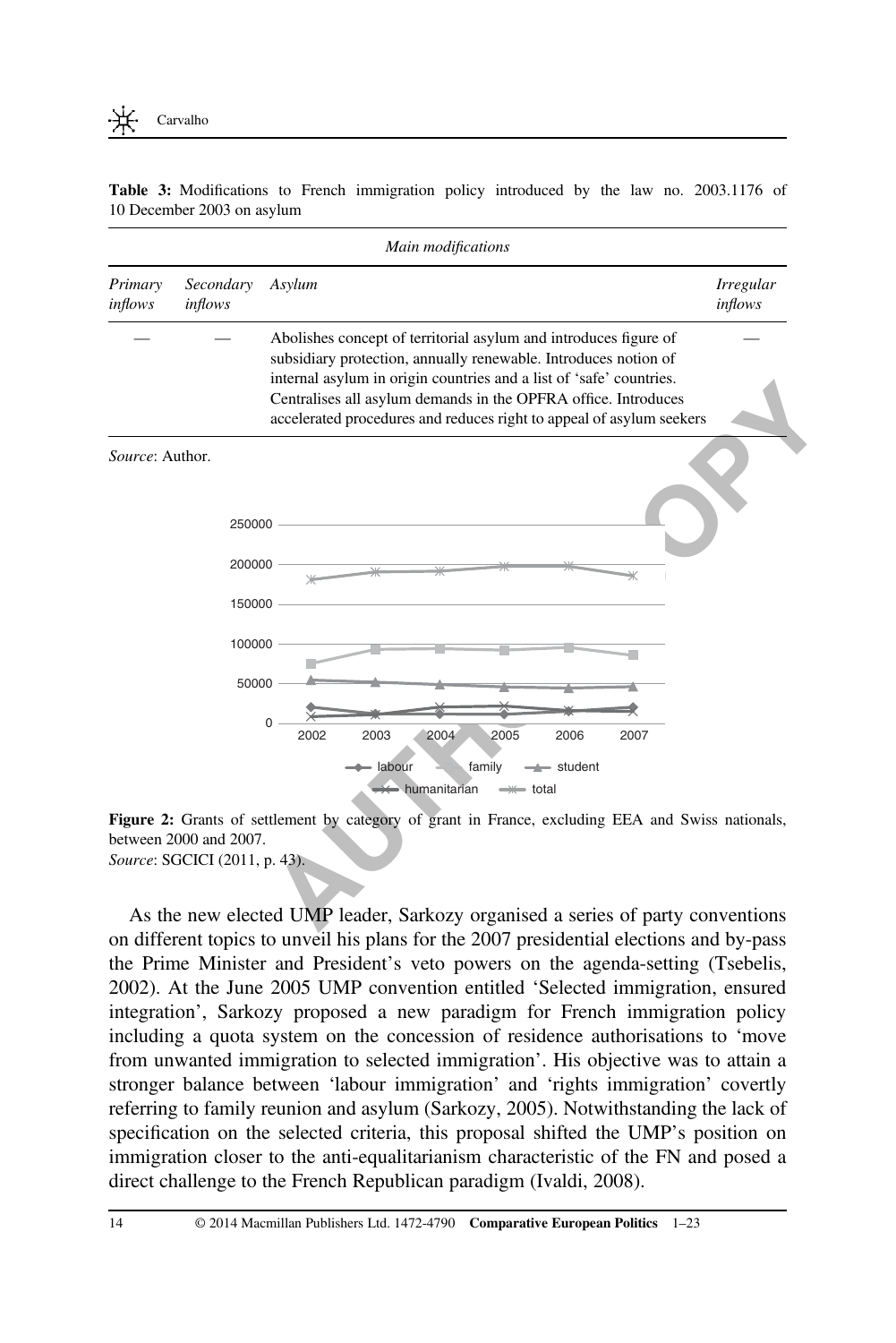Furthermore, Sarkozy's frame of particular types of immigration flows as 'unwanted' seemed uplifted from Le Pen's 2002 electoral campaign.<sup>17</sup> Consequently, Sarkozy started a process of informal co-option or 'clothes stealing' of the FN's discourse ([Noiriel, 2007;](#page-21-0) [Hainsworth, 2008\)](#page-20-0). Immigration policy constituted a cornerstone of Sarkozy's electoral strategy for the 2007 presidential election that sought to tie the right-wing vote in his favour, in the context of strong electoral bipolarisation ([Perrineau, 2008](#page-21-0)). Consequently, Sarkozy presented his plans as a rupture with President Chirac's unpopular legacy, and who favoured Dominique De Villepin to win the UMP presidential nomination for the 2007 elections (the disagreements were stronger on integration policy rather than on policy of entry; [Schain, 2008\)](#page-22-0). Second, the proposed policy shift and the informal co-option of Le Pen's discourse by the UMP leader would operate in Sarkozy's favour to attract the FN's electorate at the first round of the 2007 ballot (Cole et al, 2008; Marthaler, [2008\)](#page-21-0).

Win the *[O](#page-20-0)MP* presionanta nonmation for the *2001* elections (the<br>this were stronger on integration policy rather than on policy of entry;<br>
ABS. Second, the proposed policy shift and the informal co-option of Le<br>
aurse by Following his reinstatement as the Interior Minister under the leadership of the new Prime Minister De Villepin in June 2005, Sarkozy adopted a repressive approach towards irregular immigration. Regional removal quotas for irregular immigrants were announced and a circular was issued to provide legal coverage to the intensification of internal controls.<sup>18</sup> Regardless of the failure to intensify the rate of forced removals of irregular immigration in the short term, Sarkozy's initiative had a strong symbolic power (Weil, 2009). A second reform of immigration policy was presented to Parliament as a profound transformation of French immigration policy [\(Sarkozy, 2006](#page-21-0), p. 39). However, Sarkozy's proposal for a quota system had been vetoed by President Chirac on fairness grounds on a TV statement in November 2005 demonstrating the intra-party conflict over Sarkozy's plans and the agency of a partisan veto on the intensity of the FN's indirect impact on French immigration policy.

The 2006 immigration and integration law reformed the channels for labour migration, but Sarkozy recognised in Parliament his unwillingness to re-open the French labour market to immigration in the context of high unemployment (Table 4; [Sarkozy, 2006](#page-21-0), p. 46). Moreover, this new law was distinctive for the scope of bureaucratic hindrances imposed on family reunion and the consolidation of the 'post-2002 integration consensus' ([Table 4](#page-15-0); [Lochak and Fouteau, 2008\)](#page-21-0). The application of the CAI was extended to all newcomers and on the access/renewal of long-term residence authorisations. This action deepened the fusion between immigration and integration policy and potentially destabilised immigrants' protection against the eventual loss of regular status ([Weil, 2009\)](#page-22-0). The promulgation of the 2006 immigration law was followed by the decline of residence authorisations granted for family reunion purposes by 10.6 per cent and labour purposes by 9.4 per cent in 2007 ([SGCICI, 2008](#page-22-0), p. 43; [Figure 2](#page-13-0)). Therefore, the 2006 immigration law transposed the policy shift announced by Sarkozy in 2005 and incorporated the FN's agenda to restrain 'unwanted' inflows such as family reunion. Sarkozy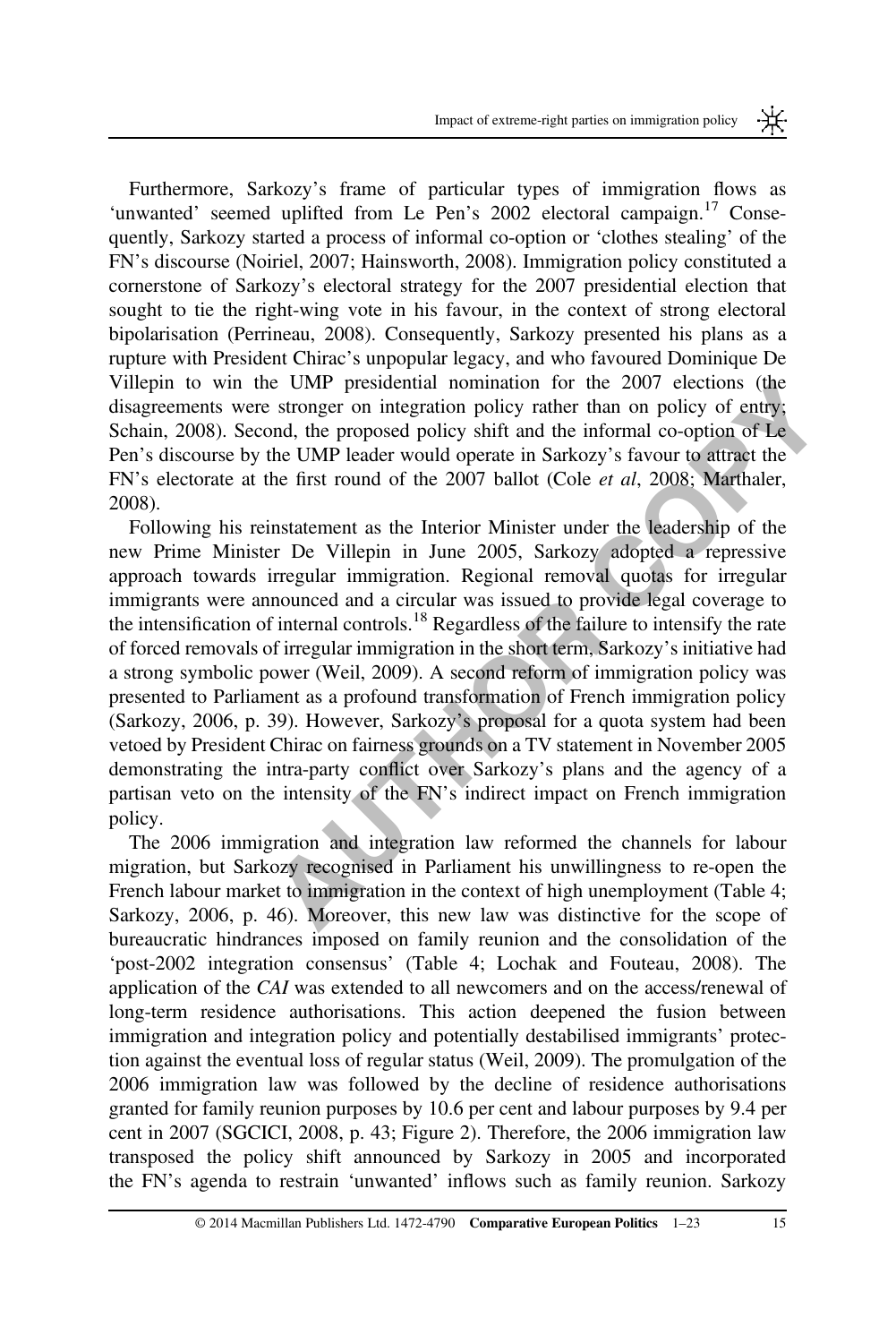<span id="page-15-0"></span>Table 4: Modifications to French immigration policy introduced by the law no. 2006-911 of 24 July 2006 over control of immigration and settlement of foreigners

Main modifications

| Primary inflows                                                                                                                                                                                                                                                                                                                                                                                                                                                                                                                                                                                 | Secondary inflows                                                                                                                                                                                                                                                                                                                                                                                                                                                                             | Asylum Irregular inflows                                                                                                                                                                                                                                              |
|-------------------------------------------------------------------------------------------------------------------------------------------------------------------------------------------------------------------------------------------------------------------------------------------------------------------------------------------------------------------------------------------------------------------------------------------------------------------------------------------------------------------------------------------------------------------------------------------------|-----------------------------------------------------------------------------------------------------------------------------------------------------------------------------------------------------------------------------------------------------------------------------------------------------------------------------------------------------------------------------------------------------------------------------------------------------------------------------------------------|-----------------------------------------------------------------------------------------------------------------------------------------------------------------------------------------------------------------------------------------------------------------------|
| Introduces the CCT; opens<br>access to labour market in<br>function of labour shortages in<br>particular geographical areas.<br>Establishes the carte salarié<br>for job contracts of 12 months<br>or longer duration and the carte calculation of financial<br>travailler temporaire for<br>contracts of less than<br>12 months. Access to long-<br>term residence authorisations<br>dependent on signature of<br>CAI. Long-term residence<br>authorisations for family<br>members granted after 3 years<br>of legal residence and proof of<br>Republican integration in the<br>French society | Probation period imposed on<br>access to family reunion<br>processes increased from<br>12 months to 18 months of<br>previous legal residence. Social<br>benefits are excluded from<br>resources of immigrants who<br>apply for family reunification.<br>Access to temporary residence<br>permits for family purposes<br>delayed for 3 months after<br>arrival. A probation period of<br>3 years is imposed on access to<br>residence authorisation by<br>foreign partner of French<br>citizen | Replacement of automatic<br>regularisation of irregular<br>immigrants after 10 years of<br>settlement by a mechanism of<br>regularisation for humanitarian<br>concerns. Authorises creation<br>of database of French citizens<br>who hold contacts with<br>foreigners |
| Source: Author.                                                                                                                                                                                                                                                                                                                                                                                                                                                                                                                                                                                 | recognised his covert agenda on immigration after publicly acknowledging his                                                                                                                                                                                                                                                                                                                                                                                                                  |                                                                                                                                                                                                                                                                       |
|                                                                                                                                                                                                                                                                                                                                                                                                                                                                                                                                                                                                 | intention to seek extreme-right voters 'one by one' following his appraisal that:<br>'If the FN has made headways, it is because we have not done our job' (Le Parisien,                                                                                                                                                                                                                                                                                                                      |                                                                                                                                                                                                                                                                       |
| 2006; Marthaler, 2008).                                                                                                                                                                                                                                                                                                                                                                                                                                                                                                                                                                         | This strategy was escalated during the electoral campaign as Sarkozy announced                                                                                                                                                                                                                                                                                                                                                                                                                |                                                                                                                                                                                                                                                                       |
|                                                                                                                                                                                                                                                                                                                                                                                                                                                                                                                                                                                                 | his intention to associate immigration to national identity under a single ministry and<br>recovered his proposal for a quota system (Noiriel, 2007; Ivaldi, 2008). Effectively,                                                                                                                                                                                                                                                                                                              |                                                                                                                                                                                                                                                                       |
|                                                                                                                                                                                                                                                                                                                                                                                                                                                                                                                                                                                                 | the informal co-option of the FN's agenda alongside the political capital provided by<br>the tenures at the Interior Minister operated as a magnet for FN voters in the 2007<br>presidential elections. <sup>19</sup> As Le Pen (2007, p. 2) recognised in the electoral aftermath:                                                                                                                                                                                                           |                                                                                                                                                                                                                                                                       |
|                                                                                                                                                                                                                                                                                                                                                                                                                                                                                                                                                                                                 | 'paradoxically winners on ideological grounds, we have temporarily lost in the<br>electoral arena'. In sum, the FN's indirect impact during President Chirac's last term                                                                                                                                                                                                                                                                                                                      |                                                                                                                                                                                                                                                                       |

This strategy was escalated during the electoral campaign as Sarkozy announced his intention to associate immigration to national identity under a single ministry and recovered his proposal for a quota system (Noiriel, 2007; Ivaldi, 2008). Effectively, the informal co-option of the FN's agenda alongside the political capital provided by the tenures at the Interior Minister operated as a magnet for FN voters in the 2007 presidential elections.<sup>19</sup> As [Le Pen \(2007,](#page-21-0) p. 2) recognised in the electoral aftermath: 'paradoxically winners on ideological grounds, we have temporarily lost in the electoral arena'. In sum, the FN's indirect impact during President Chirac's last term had an initial moderate intensity, but expanded to a significant level after the extension of application of CAI and the intense restrictions imposed on 'unwanted' inflows in 2006, in particular on family reunion and irregular immigration. Lastly, the FN impact in the 2000s had a different outline from the process observed in the early 1990s. The next section compares the observations extracted from the two selected cases.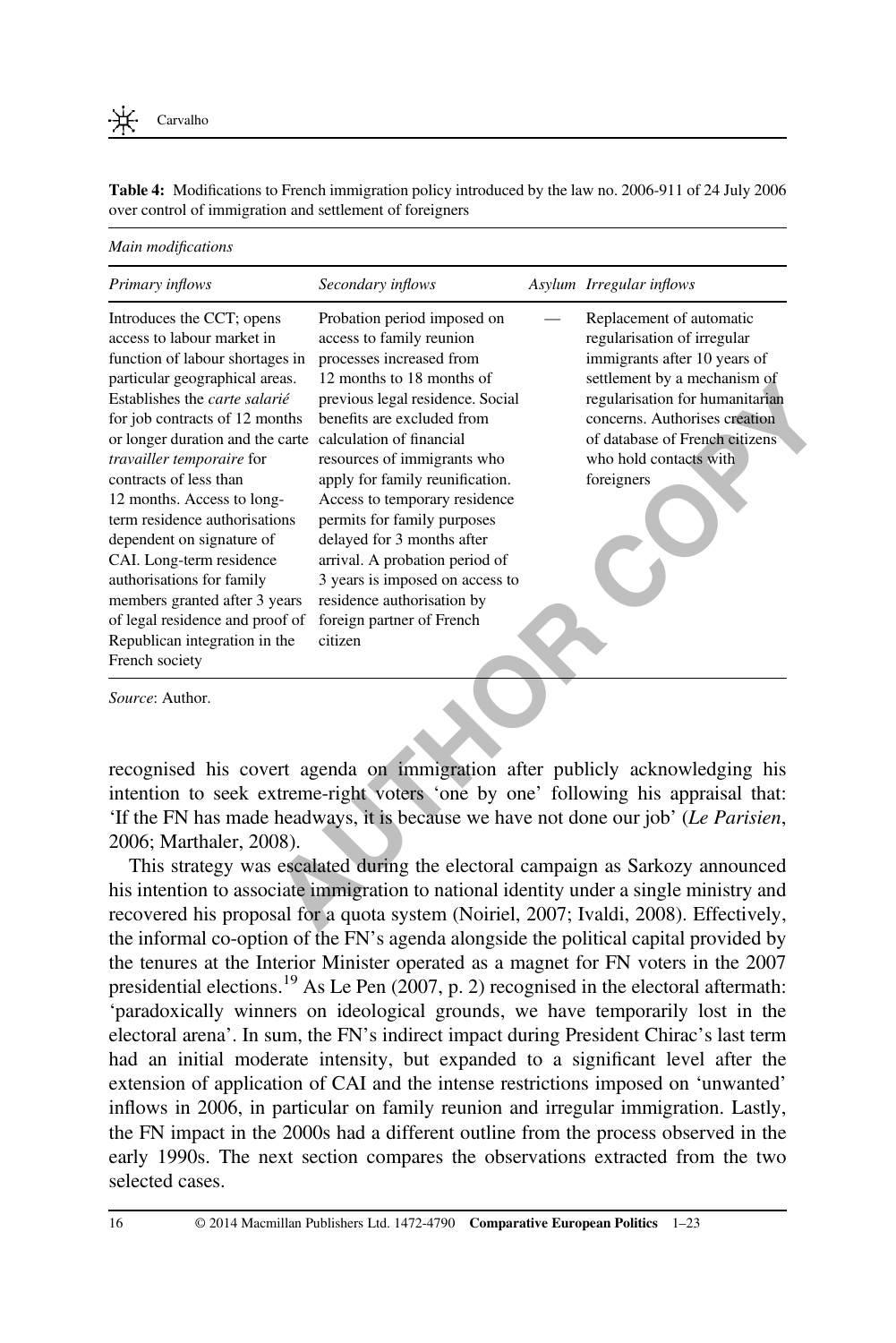米

## Comparing ERP Impact on Policy Developments in Italy and France

The comparative analysis of ERP impact in Italy and France suggests that the FN had higher levels of impact than the LN during the first half of the 2000s. Whereas the FN's agency indirectly promoted the institutionalisation of the 'post-2002 integration consensus' in 2003 and in 2006, as well as the transposition of its agenda against 'unwanted' inflows into the legislation, the LN's agency introduced important modifications to the immigration law in 2002 and managed the labour quota system until 2004. Whereas the FN's impact expanded throughout the selected time frame, the LN's impact was watered down to a moderate level after the U-turn on the caps on labour immigration. Hence, the employment of the qualitative methodology allowed the identification of substantial variations on the intensity and contents of ERP impact in the two cases. These differences demonstrate the contingent character of ERP impact on immigration policy, challenging unfounded expectations that it should lead to a uniform outcome at the policy level. Furthermore, the comparative analysis suggests that ERPs' direct access to government seats does not seem to be correlated with higher intensity of ERP impact, as it was expected in the past (Bale, [2003;](#page-19-0) [Messina, 2007](#page-21-0)).

Whereas the FN is impact expanded tronognout the sected than the reaction<br>that the sect of the product and the state of the term of the complement<br>immigration. Hence, the employment of the qualitative methodology<br>in infini Both the LN's and the FN's impact in Italy and France were ranked as disproportional but on different grounds: the LN's impact overcame initial expectations, reflecting this party's position as the weakest coalition partner, while the FN's intense impact coincided with its exclusion from office. Apparently, these ERPs' impact on immigration policy reflected a common objective of the centre-right leaders to prevent the waste of votes to the selected ERPs in the national first-order ballots, in the context of strong bipolarisation (Bale, 2003). Yet Berlusconi's full cooperation with Bossi also sought to enhance his leverage vis-à-vis the remaining coalition partners within the executive, the AN and the UdC respectively, demonstrating the importance of intra-coalition dynamics to understand the observation of this political process in Italy. Lastly, Sarkozy's informal co-option of the FN's agenda was also an instrument to detach himself from Chirac's legacy, suggesting that intra-party politics have also enhanced the aforementioned political process in France.

Finally, this research identified the presence of stronger constraints on the selected ERPs' impact on immigration policy in Italy than in France, as it was initially expected. In Italy, both domestic partisan and institutional veto players moderated the LN's impact on policy developments. The international compromises signed by Italy towards the EU also restrained the intensity of the LN's impact on the management of labour inflows. In France, Chirac restrained the intensity of the FN's impact on immigration policy through the veto on Sarkozy's proposal for a quota system in 2005, providing evidence of a partisan veto on the FN's indirect impact. Failure to acknowledge the potential role of domestic and exogenous constraints on ERP impact can lead either to understatements of this political process or exaggerated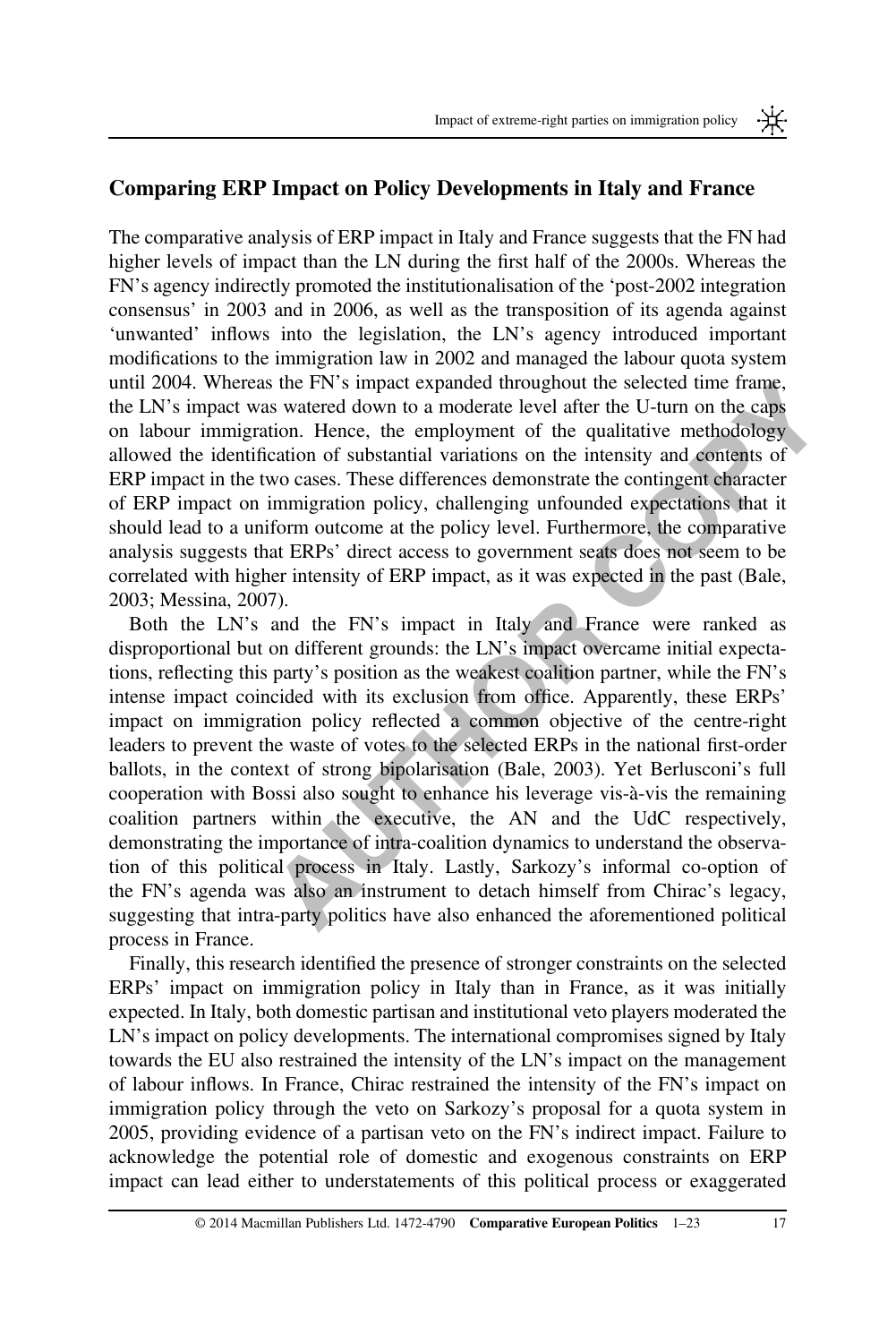

expectations regarding its potential outcomes. Mainstream parties effectively mediated the selected ERPs' impact on policy developments in Italy and France like past comparative research suggested ([Minkenberg, 2001\)](#page-21-0). However, this research demonstrated that mainstream political elites can either moderate or expand the intensity of this political process according to their own political priorities. Whereas Fini and the CdU in Italy, as well as Chirac in France, opted to water down the selected ERPs' impact on immigration policy, Berlusconi and Sarkozy enhanced the direct and indirect transposition of the selected ERPs' proposals into the national legislation showing important distinctions across the agency of mainstream centre-right political elites.

#### **Conclusions**

**Example 11 EXECTS** and the FN's and the FN's impact of manistream political elites.<br> **[A](#page-19-0)N** during Berlusconi's sccool term and President Chine C's last term. This during Berlusconi's sccool term and President Chine C's This article evaluated the LN's and the FN's impact on immigration policy in Italy and France during Berlusconi's second term and President Chirac's last term. This investigation concluded that the FN had a more significant impact in France than the LN's moderate level of impact in Italy. The Italian ERP's impact was stronger than presupposed by some ERP studies (Albertazzi and McDonnell, 2005; Fella and [Ruzza, 2009](#page-20-0)). ERP impact throughout the selected time frame across the two selected cases superseded the cultural or discourse levels (Minkenberg, 2001). The collected evidence suggests that the policy outcomes of ERP impact would have not been observed if it was not for the agency of the LN and the FN, as illustrated by the introduction of the 'contract of residence' in the 2002 Bossi–Fini law, or the experimental introduction, and then extension, of CAI to all newcomers in France. Consequently, the proposed qualitative methodology allowed the identification of salient variations on the intensity and contents of this political process in the two countries.

The intensity of ERP impact on immigration policy in France seemed to be weakly dependent on the FN's access to the executive branch, or on formal cooperation with mainstream parties (Bale, 2003). The Italian case also indicates that the scope of ERP impact on immigration policy is not dependent on the selected ERP's level of electoral support, while the role of the LN within the Italian executives was broader than previously admitted in ERP literature [\(Mudde, 2007\)](#page-21-0). Important domestic (partisan and institutional veto players) and exogenous constraints (EU membership) were identified in Italy and France that helped to curtail the scope of ERP impact on immigration policy in the two cases. The acknowledgement of these factors prevents potential understatements of this political process.

The interplay between ERPs and mainstream parties has been emphasised by this investigation, as ERP impact was enhanced by the objective of leaders of centre-right parties to prevent loss of votes to the ERPs at national first-order ballots. Nonetheless, intra-coalition politics in Italy and intra-party politics in France were also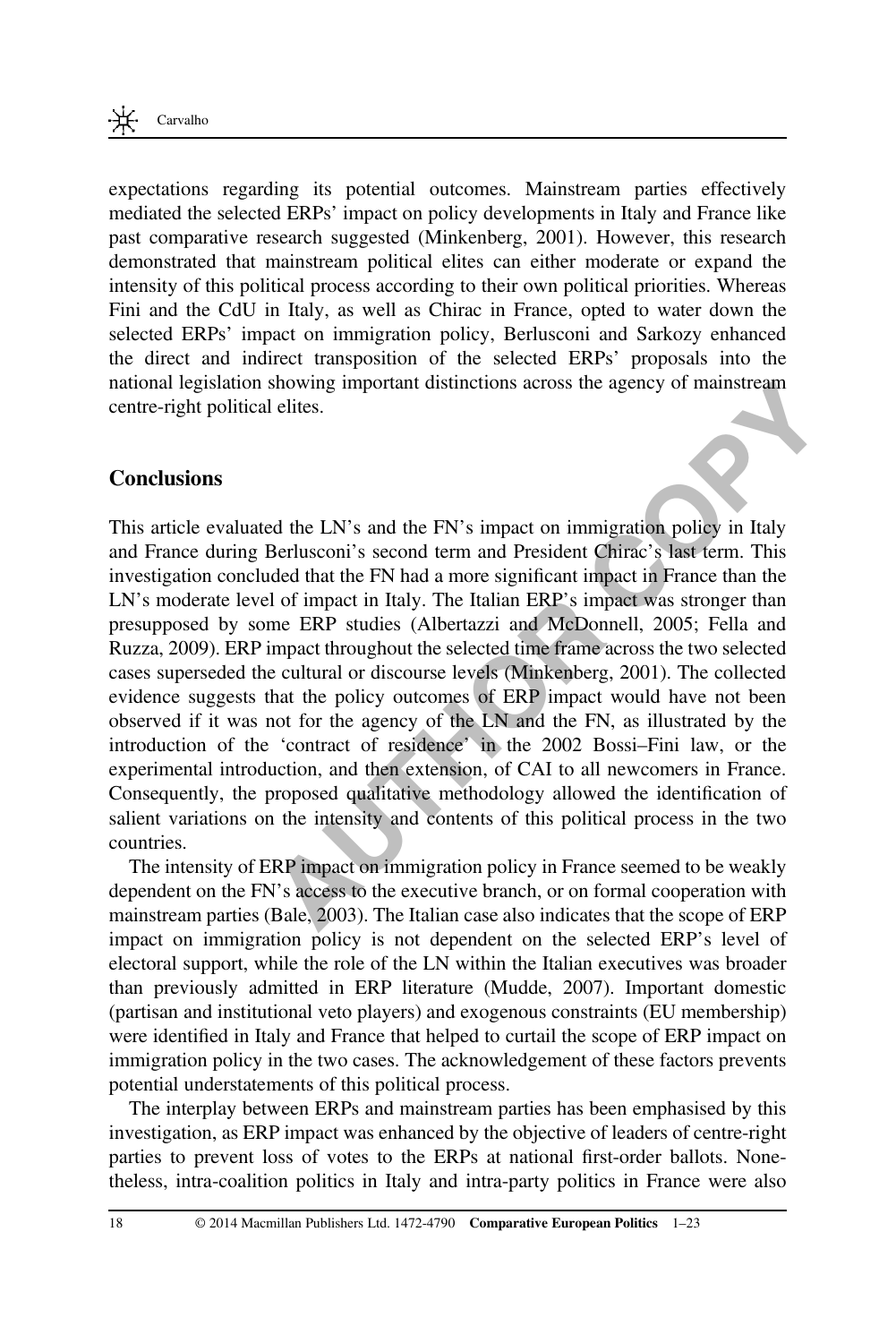associated with the development of the selected ERPs' impact on immigration policy. This investigation concluded that mainstream political elites can either moderate or foster the intensity of this political process, according to their own objectives. Further analysis is recommended on the interplay between the ERPs and mainstream parties, in particular over the availability of leaders of centre-right parties to fully engage with, or to incorporate, ERPs' proposals into the legislation. Finally, the proposed methodology to evaluate ERP impact on immigration policy can also travel to other political contexts and contribute for further comparative analysis of this political process.

#### About the Author

**Author**<br>**Author**<br>**Author**<br>**Author**<br>**Author**<br>**Author**<br>**Author**<br>**Existence is the politics of international immigration and comparative<br>is is currently a Postdoctoral research at the Cetture of C-Research and<br>Sociology, Uni** Joao Carvalho holds a PhD in Politics from the University of Sheffield and his research interests overlap the politics of international immigration and comparative politics. He is currently a Postdoctoral researcher at the Centre for Research and Studies in Sociology, University Institute of Lisbon. He has recently published a monograph entitled: Impact of Extreme Right Parties on Immigration Policy. Comparing Britain, France and Italy.

#### **Notes**

- 1 Potential issues of case selection bias reflecting the LN's participation in government in 1994 and 2001 are dismissed because ERP impact is not dependent on access to office seats (Mudde, 2007).
- 2 This event was followed by a sweeping reform of immigration and asylum policy to achieve this goal, which led to a veto on the 1993 immigration law from the Constitutional Council. Relying on the 1946 constitutional text, the judges rejected the restrictions imposed on: family reunion, marriage between nationals and foreign citizens, right of appeal as well as the measures for the automatic expulsion of refugees (Hollifi[eld, 2004](#page-20-0), p. 199).
- 3 ERPs can be identified at the broad level by their location on the political spectrum and objectively classified on the basis of the ideological criterion by evaluation of the anti-system properties of these parties' ideologies. These ideological properties encompass attachment to a Fascist legacy or anti-constitutional or anti-democratic values, including the denial of human equality (AUTHOR).
- 4 It should be noticed that gaps between the aims stated by the national government and the subsequent policy outcomes of these decisions are frequently observed across the immigration policies of industrialised countries ([Cornelius](#page-20-0) et al, 2004).
- 5 'A research design that compares cases which are matched (i.e., in agreement) on one of the main variables of concern (either an independent or a dependent variable), and which differ on other variables understood to be potential causes or effects of that variable' [\(Brady and Collier, 2010,](#page-20-0) p. 356).
- 6 Formed by the Italian Christian-Democrat parties and later renamed 'Unione dei Democratici Cristiani e Democratici di Centro' (UdC).
- 7 The 'choice of immigration was ideological' according to Bossi, as the left-wing parties' failure to control immigration sought to 'simplify the society' according to the dichotomy of 'big business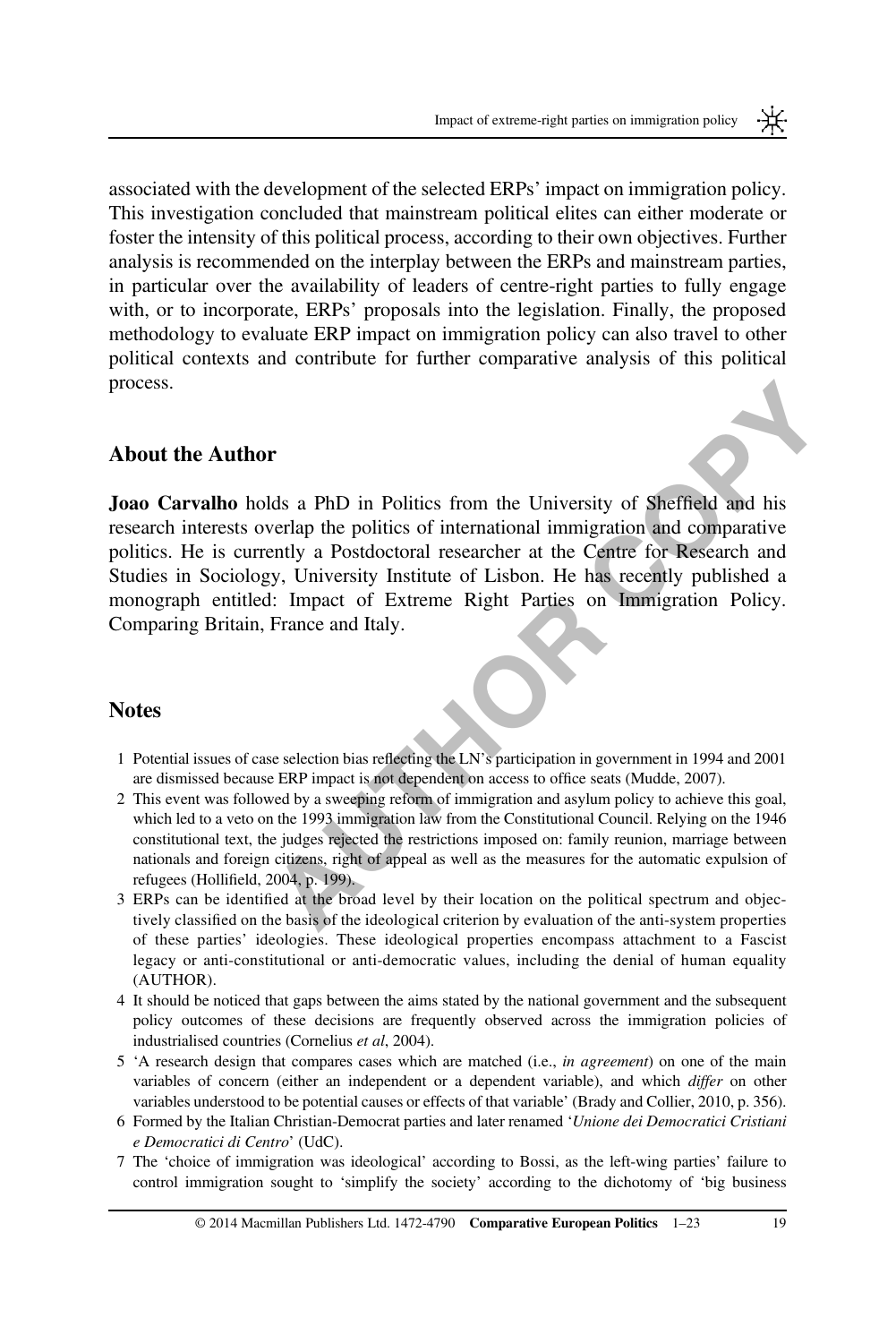<span id="page-19-0"></span>

against the people' (Bossi, 2000, p. 6). In October 2000, Roberto Calderoli organised a rally against the construction of a mosque in Lodi (north of Milan) involving the spreading of pig excrement on the proposed site [\(Parenzo and Romano, 2008\)](#page-21-0).

- 8 Bossi was appointed as Minister for Reform responsible for devolution; Roberto Maroni became the Minister of Welfare; and Roberto Castelli was appointed Minister of Justice.
- 9 The assignment of the Ministry of Justice to the LN demonstrated Berlusconi's confidence in this ERP on issues of key personal interest, such as judicial reform and media regulation (Albertazzi and McDonnell, 2005).
- 10 By 2004, 700 000 data units had been collected by Italian authorities (Barbagli, 2008).
- 11 [Reyneri \(2007](#page-21-0), p. 7) reported that Italian companies forecasted hiring an annual minimum of 105 000 non-seasonal immigrants between 2001 and 2005 (this forecast did not include domestic labour demand), a number much superior to the annual caps on labour inflows decreed until 2005 [\(Figure 1\)](#page-9-0).
- 12 In particular, the Court vetoed the generalisation of escorted forced removals and imprisonment of individuals because of an administrative offence. However, the peak of forced removals had been in 2002 and was declining henceforth (Barbagli, 2008).
- 13 Cyprus, Czech Republic, Estonia, Hungary, Latvia, Lithuania, Malta, Poland, Slovakia and Slovenia.
- 14 Double peine refers to the legal mechanism of double penalty that decrees the imprisonment/ incarceration of foreign citizens followed by their automatic deportation after expiration of judicial sentences deployed by the 1993 immigration law.
- 15 This contract obliges foreigners to have language training and civic formation, which includes a presentation on French institutions and Republican values, especially on equality between genders and secularity. This contract is valid for 1 year and mayors are responsible for supervising abidance with the contract. Failure to comply with the contract can lead to the rejection of renewal of residence authorisation.
- 16 In 2004, there were 50 547 first requests of asylum seeking against 42 578 in 2005 and 26 269 in 2006 [\(SGCICI, 2008](#page-22-0), p. 124)
- 17 The [FN \(2001](#page-20-0), p. 26) electoral manifesto stated: 'The massive immigration that we do not want affects our national identity and consequently France's existence'.
- 18 Circular of 21st February 2006 concerning internal controls on irregular immigrants.
- on-seasonal immigrants between 2001 and 2005 (this forceast did not include domestic.<br>
anand), a number much superior to the annual caps on labour inflows decreed until 2005<br>
and that the contrelation of escored forced rem 19 Sarkozy captured 30 per cent of Le Pen's 2001 voters in the first round and 67 per cent of these same voters in the second round of the 2007 presidential elections (Perrineau, 2008, p. 211). This trend reflected public perception that both Le Pen and Sarkozy shared a similar electoral platform but the UMP candidate's image of a statesman and credibility was far superior to that enjoyed by the FN's candidate ([Mayer, 2007](#page-21-0)).

#### **References**

- Albertazzi, D. and McDonnell, D. (2005) The Lega Nord in the second Berlusconi government: In a league of its own. West European Politics 28(5): 952–972.
- Arachi, A. (2004) Immigrati, oggi ne parlo con Montezemolo. Corriere della Sera 22 August.
- Bale, T. (2003) Cinderella and her ugly sisters: The mainstream and extreme right in Europe's bipolarising party systems. West European Politics 26(3): 67–90.
- Bale, T. (2008) Immigration and integration policy in Europe: Why politics and the centre-right matter. Journal of European Public Policy 15(3): 315–330.

Barbagli, M. (2008) Immigrazione e sicurezza in Italia. Bologna, Italy: Il Mulino.

Bossi, U. (2000) Intervento del segretario federale Umberto Bossi á Pontida, 4 June, [http://www.leganord](http://www.leganord.org/segretariofederale/discorsi_pontida/2000_4giugno.pdf) [.org/segretariofederale/discorsi\\_pontida/2000\\_4giugno.pdf](http://www.leganord.org/segretariofederale/discorsi_pontida/2000_4giugno.pdf), accessed 13 October 2009.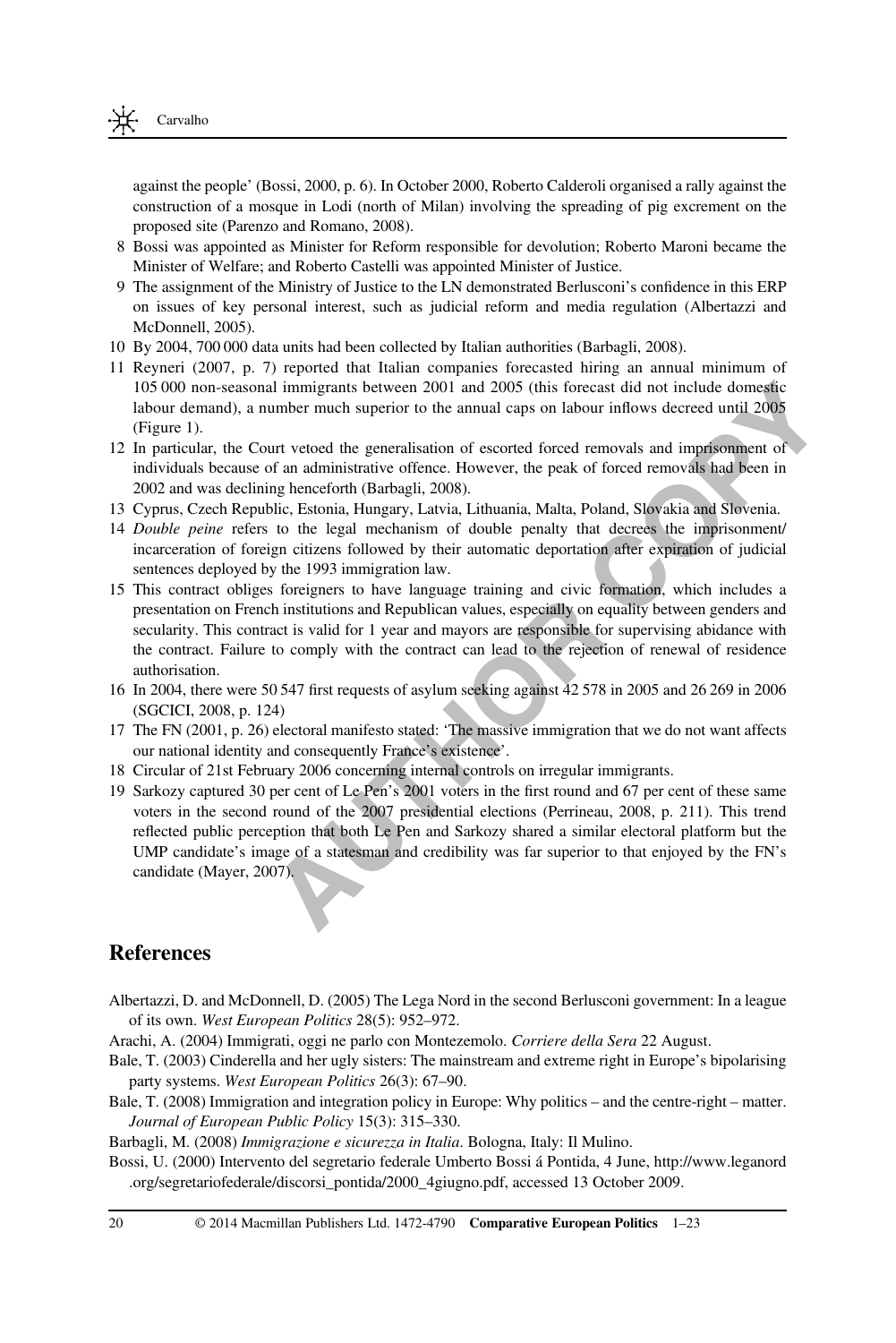⋇

<span id="page-20-0"></span>Boswell, C. and Geddes, A. (2011) Migration and Mobility in the European Union. London: Palgrave Macmillan.

Bouillaud, C. (2007) La législation italienne des années 2001–2005 porte-t-elle la marque des nouvelles droites? In: P. Delwit and P. Poirier (eds.) Extrême droite et pouvoir en Europe. The Extreme Right Parties and Power in Europe. Brussels: Editions de l'Université de Bruxelles, pp. 265–290.

- Brady, H. and Collier, D. (eds.) (2010) Rethinking Social Inquiry. Plymouth, UK: Rowman & Littlefield Publishers.
- Bull, M. and Newell, J. (2009) Still the anomalous democracy? Politics and institutions in Italy. Government and Opposition 44(1): 42–67.
- Bull, M. and Bellucci, P. (eds.) (2002) Italian Politics: The Return of Berlusconi. Oxford: Berghahn Books.
- Carter, E. (2005) The Extreme Right in Western Europe. Sucess or Failure? Manchester: Manchester University Press.
- Cento Bull, A. and Gilbert, M. (2001) The Lega Nord and The Northern Question in Italian Politics. Basingstoke and New York: Palgrave Macmillan.
- Collier, D. (2011) Understanding process tracing. Political Science and Politics 44(4): 823–830.
- Cole, A., Le Galés, P. and Levy, J. (eds.) (2008) Developments in French Politics 4. China: Palgrave Macmillan.
- Colombo, A. and Martini, E. (2007) Il flusso legale di lavoratori dall'estero. In: M. Barbagli (ed.) 1° Rapporto sugli immigrati in Italia. Rome: Ministero dell'Interno, pp. 123–143.
- Colombo, A. and Sciortino, G. (2004) Gli immigrati in Italia. Bologna, Italy: Mulino.
- Cornelius, W., Takeyuki, T., Martin, P. and Hollifield, J. (eds.) (2004) Controlling Immigration: A Global Perspective. USA: Stanford University Press.
- **Ship The Extreme Right in Western Europe. Success or Failure? Manchester: Manchester Press,<br>
<b>Press,** and Gilbert, M. (2001) The Lega Nord and The Northern Question in Italian Politics<br>
and New York: Palgrave Macmillan.<br> Donovan, M. (2004) Il governo della coalizione di centro-destra. In: V. Della Sala and S. Fabbrini (eds.) Politica in Italia. I fatti dell'anno e le interpretazioni. Edizione 2004. Milan: Il Mulino, pp. 101–123.
- Diamanti, I. and Lello, E. (2005) The Casa delle Libertà: A house of cards? Modern Italy 10(1): 9–35.
- Diamanti, I. (2007) The Italian centre-right and centre-left: Between parties and 'the party'. West European Politics 30(4): 733–762.
- Einaudi, L. (2007) Le politiche dell'immigrazione in Italia dall'Unità a oggi. Bari, Italy: Editori Laterza.
- Fella, S. and Ruzza, C. (2009) Reinventing the Italian Right: Territorial Politics, Populism and 'Post-Fascism'. Oxon, UK: Routledge.
- FN (2001) 300 Mesures Pour La Renaissance De La France. Paris: FN.
- Geddes, A. (2008) Il rombo dei cannoni? Immigration and the centre-right in Italy. Journal of European Public Policy 15(3): 349–366.
- George, A. and Bennett, G. (2005) Case Studies and Theory Development in the Social Sciences. Boston, MA: MIT Press.
- Guolo, R. (2002) Immigrazione, etnicismo, crescita zero. La Lega e il Nord Est. il Mulino 5: 886–892.

Hainsworth, P. (2008) The Extreme Right in Western Europe. Oxon, UK: Routledge.

- Hammar, T. (1985) European Immigration Policy: A Comparative Study. Cambridge: Cambridge University Press.
- Hollifield, J. (2004) France: Republicanism and the limits of immigration control. In: W. Cornelius, T. Takeyuki, P. Martin and J. Hollifield (eds.) Controlling Immigration: A Global Perspective. Stanford: Stanford University Press, pp. 127–147.
- Ignazi, P. (2006) Extreme-Right Parties in Western Europe. New York: Oxford University Press.
- Ignazi, P. (2007) Legitimation and evolution on the Italian right wing: Social and ideological repositioning of Alleanza Nazoinale and the Lega Nord. South European Society and Politics 10(2): 333–349.
- Ivaldi, G. (2008) Inequality, identity and the people: New patterns of right-wing competition and Sarkozy's 'winning formula' in the 2007 French presidential election. American Political Science Association Annual Meeting, Boston, MA, pp. 11–28.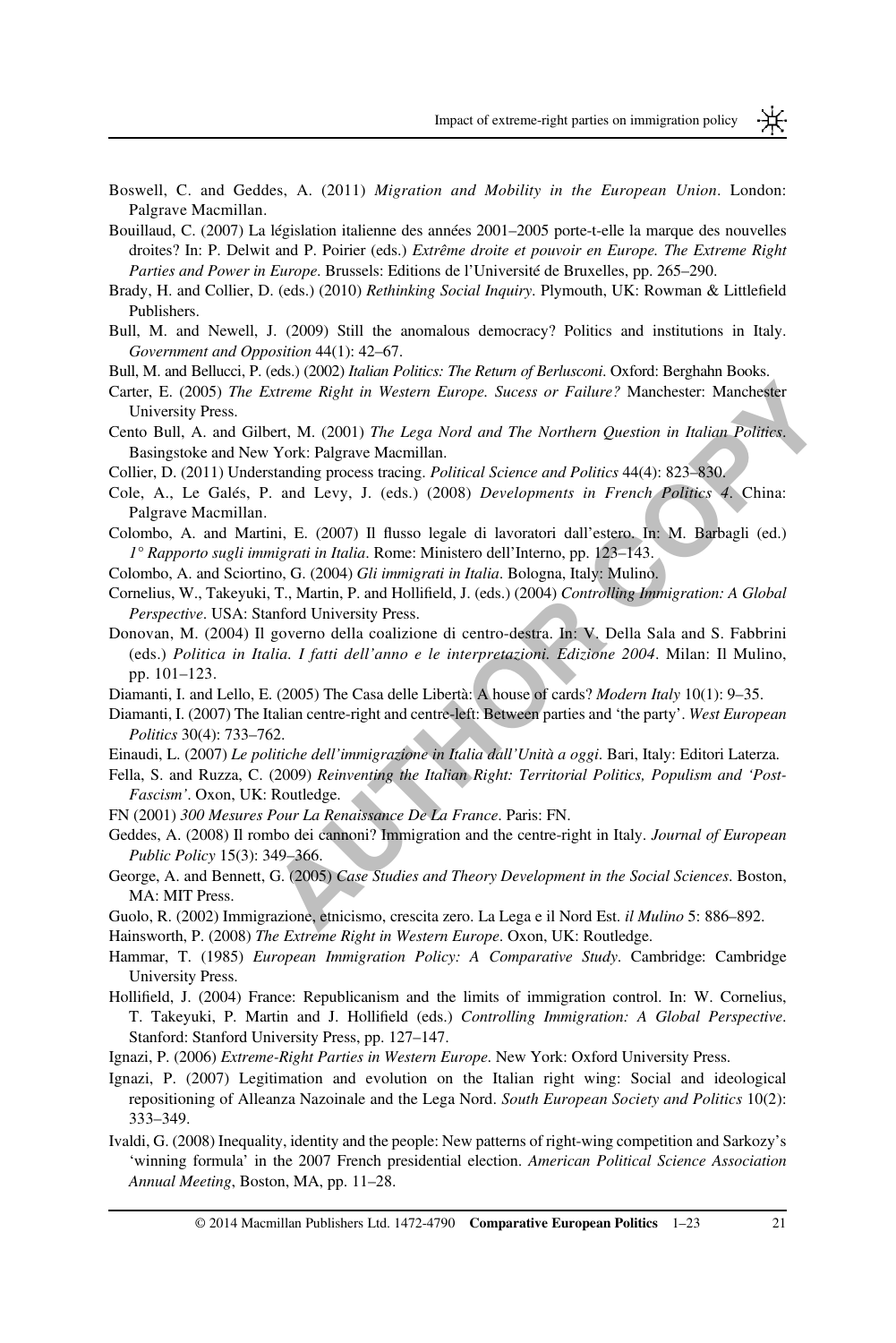- <span id="page-21-0"></span>Joppke, C. (1998) Challenge to the Nation-State: Immigration in Western Europe and The United States. Oxford: Oxford University Press.
- Le Monde (2002a) Le parti d'extrême droite entend combattre l'immigration régulière et instaurer un strict droit du sang. 28 April.
- Le Monde (2002b) Les candidats insistent plus sur l'insécurité que sur l'intégration. 8 April.
- Le Parisien (2006) Entretien avec Nicolas Sarkozy. 29 March.
- Le Pen, J. (2007) La revanche des legislatives. Saint-Cloud, France, 24 April, [http://www.altermedia.info/](http://www.altermedia.info/france-belgique/gnral/la-revanche-des-legislatives_10739.html) [france-belgique/gnral/la-revanche-des-legislatives\\_10739.html](http://www.altermedia.info/france-belgique/gnral/la-revanche-des-legislatives_10739.html), accessed 21 March 2009.
- Lochak, D. and Fouteau, C. (2008) Immigrés sous contrôle: Les droits des étrangers: un état des lieux. Paris: Le Cavalier Bleu.
- Lorenzo, S. (2003) Voto agli stranieri, Fini gela Bossi e rilancia. Corriere della Sera 8 November.
- Lorenzo, F. (2004) Immigrati, la Lega all' attacco di Pisanu. Corriere della Sera 22 October.
- Mahoney, J. (2007) Qualitative methodology and comparative politics. Comparative Political Studies 40(2): 122–144.
- Marthaler, S. (2008) Nicolas Sarkozy and the politics of French immigration policy. Journal of European Public Policy 15(3): 382–397.
- Mayer, N. (2007) Comment Nicolas Sarkozy a rétréci l'électorat Le Pen. Revue française de science politique 57(3–4): 429–445.
- Messina, A. (2007) The Logics and Politics of Post-WWII Migration to Europe. New York: Cambridge University Press.
- Meyers, E. (2002) International Immigration Policy: A Theoretical and Comparative Analysis. Basingstoke, UK: Palgrave Macmillan.
- Minkenberg, M. (2001) The radical right in public office: Agenda-setting and policy effects. West European Politics 24(4): 1–21.
- Mudde, C. (2007) Populist Radical Right Parties in Europe. Cambridge: Cambridge University Press.
- Noiriel, G. (2007) A Quoi Sert l'Identité Nationale. Paris: Agone.
- Parenzo, D. and Romano, D. (2008) Romanzo Padano. Milan: Sperling and Kupfer.
- Passalacqua, G. (2009) Il Vento della Padania. Milan: Mondarori.
- 003) Voto agli strancin, Fini gela Bossi e rilancia. *Corriere della Sera* 8 November.<br>
2007) Voto agli stranco al Pisaou. Corriere della Sera 2 October.<br>
2007) Qualitative methodology and comparative politics. *Comparativ* Perlmutter, T. (2002) The politics of restriction: The effect of xenophobic parties on Italian immigration politics and German asylum policy. In: M. Schain, A. Zolberg and P. Hossay (eds.) Shadows over Europe: The Development and Impact of Extreme-Right in Western Europe. USA: Palgrave Macmillan, pp. 146–176.
- Perrineau, P. (2003) La surprise lepéniste et sa suite legislative. In: P. Perrineau and C. Ysmal (eds.) Le vote de tous les refus: Les élections présidentielle et législatives de 2002. Paris: Presses de Sciences Po.
- Perrineau, P. (ed.) (2008) Le vote de rupture: Les élections présidentielle et législatives d'avril-justein 2007. Paris: Les Presses de Sciences Po.
- Reyneri, E. (2007) Immigration in Italy: Trends and Perspectives. Argo: IOM.
- RFI (2002) Chirac veut réformer le droit d'asile. By Abou, G., published on 15 July.
- Sarkozy, N. (2003) Intervention sur le Projet de loi relatif à la maîtrise de l'immigration et au séjour des étrangers en France, Paris, 3 February, [http://www.interieur.gouv.fr/sections/le\\_ministre/interventions/](http://www.interieur.gouv.fr/sections/le_ministre/interventions/archives-nicolas-sarkozy/03-07-2003-sejour-etrangers/view) [archives-nicolas-sarkozy/03-07-2003-sejour-etrangers/view](http://www.interieur.gouv.fr/sections/le_ministre/interventions/archives-nicolas-sarkozy/03-07-2003-sejour-etrangers/view), accessed 21 July 2010.
- Sarkozy, N. (2005) Déclaration de M. Nicolas Sarkozy Deuxième convention de l'UMP 'Pour un projet populaire: une immigration choisie, une intégration réussie', Paris, 9 June 2005, [http://discours.vie](http://discours.vie-publique.fr/notices/053001871.html)[publique.fr/notices/053001871.html](http://discours.vie-publique.fr/notices/053001871.html), accessed 22 September 2010.
- Sarkozy, N. (2006) Audition de M. Nicolas Sarkozy, ministre d'État, ministre de l'Intérieur et de l'aménagement du territoire sur le projet de loi relatif à l'immigration et à l'intégration, Paris, 29 March 2006,<http://www.assemblee-nationale.fr/12/cr-cloi/05-06/c0506036.asp>, accessed 22 September 2010.
- Schain, M. (2006) The extreme-right and immigration policy making: Measuring direct and indirect effects. West European Politics 29(2): 270–289.